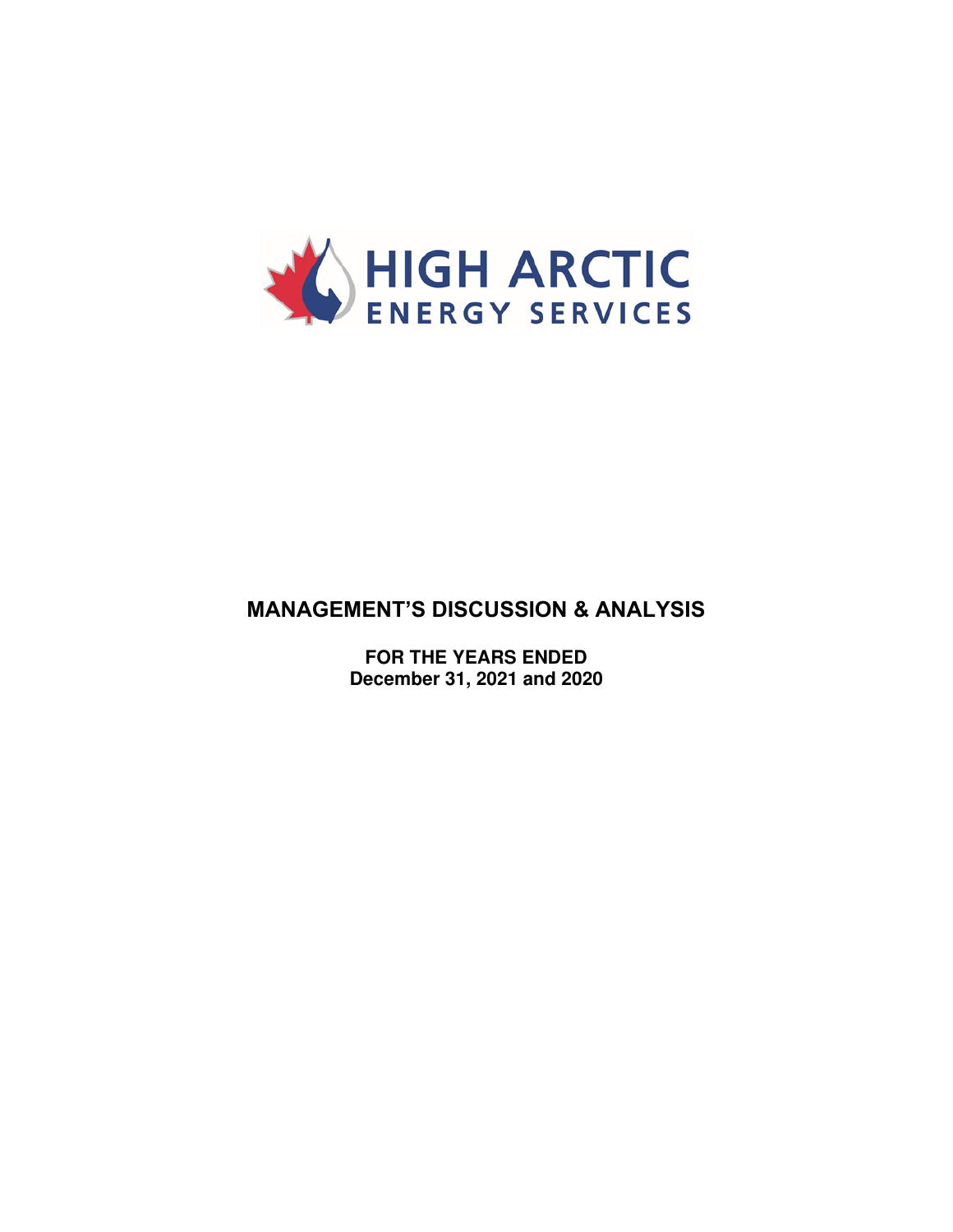#### **MANAGEMENT'S DISCUSSION & ANALYSIS**

#### **For the Years Ended December 31, 2021 and 2020**

Management's Discussion and Analysis ("**MD&A**") is a summary review of core operations, strategy, outlook, risks, the results of operations, liquidity and capital resources of High Arctic Energy Services Inc. ("**High Arctic**" or the "**Corporation**"). This MD&A is based on information available to March 10, 2022 and should be read in conjunction with the audited consolidated financial statements and notes for the years ended December 31, 2021 and 2020 (the "**Financial Statements**"). Additional information relating to the Corporation including the Corporation's Annual Information Form ("**AIF**") for the year ended December 31, 2021, is available under the Corporation's profile on SEDAR at [www.sedar.com.](http://www.sedar.com/) This MD&A and the Financial Statements were reviewed by High Arctic's Audit Committee and approved by the Board of Directors on March 10, 2022. All amounts are expressed in thousands of Canadian dollars ("**CAD**"), unless otherwise noted, and have been prepared in accordance with International Financial Reporting Standards ("**IFRS**") as issued by the International Accounting Standards Board.

Readers are cautioned that this MD&A contains certain forward-looking information. Please refer to the "Forward-Looking Statements" section of this MD&A for the Corporation's discussion on forward looking information including risk factors that could cause actual results to differ significantly and certain assumptions used to underlie the forwardlooking information. Definitions of certain non-IFRS financial measures are included on page 22 under the "Non-IFRS Measures" section.

### **Corporate Profile**

Headquartered in Calgary, Alberta, Canada, High Arctic provides oilfield services to exploration and production companies operating in Canada, and Papua New Guinea ("**PNG**"). High Arctic is a publicly traded corporation listed on the Toronto Stock Exchange under the symbol "HWO".

High Arctic is a participant in, and manager of the Seh' Chene Limited Partnership ("**Seh' Chene**") with the Saa Dene Group of northern Alberta being the majority participant in a Joint Arrangement. It is Seh' Chene's mission to execute dependable high-quality energy services, focused on environmental stewardship, while creating opportunity for local Indigenous communities and individuals.

High Arctic conducts its business operations in three separate operating segments: Drilling Services; Production Services; and Ancillary Services. These operating segments are all supported by a Corporate segment.

#### **Drilling Services**

The Drilling Services segment consists of High Arctic's drilling services in PNG including the provision of personnel to assist our customer's drilling related operations. High Arctic has operated in PNG since 2007 and controls the largest fleet of tier-1 heli-portable drilling rigs in the country, with two owned rigs and two rigs managed under operating and maintenance contracts for one of the Corporation's customers.

#### **Production Services**

The Production Services segment consists of High Arctic's well servicing and snubbing operations. These operations are primarily conducted in the Western Canadian Sedimentary Basin ("**WCSB**") through High Arctic's fleet of well servicing rigs, operating as Concord Well Servicing, and its fleet of stand-alone and rig assist snubbing units.

#### **Ancillary Services**

The Ancillary Services segment consists of High Arctic's oilfield rental equipment in Canada and PNG, as well as its Canadian nitrogen services.

In the following discussion, the three months ended December 31, 2021 may be referred to as the "**Quarter**" or "**Q4- 2021**", and similarly the year ended December 31, 2021 may be referred to as "**YTD-2021**". The comparative three months ended December 31, 2020 may be referred to as "**Q4-2020"** and similarly the year ended December 31, 2020 may be referred to as "**YTD-2020**". References to other quarters may be presented as "**QX-20XX**" with X being the quarter/year to which the commentary relates.

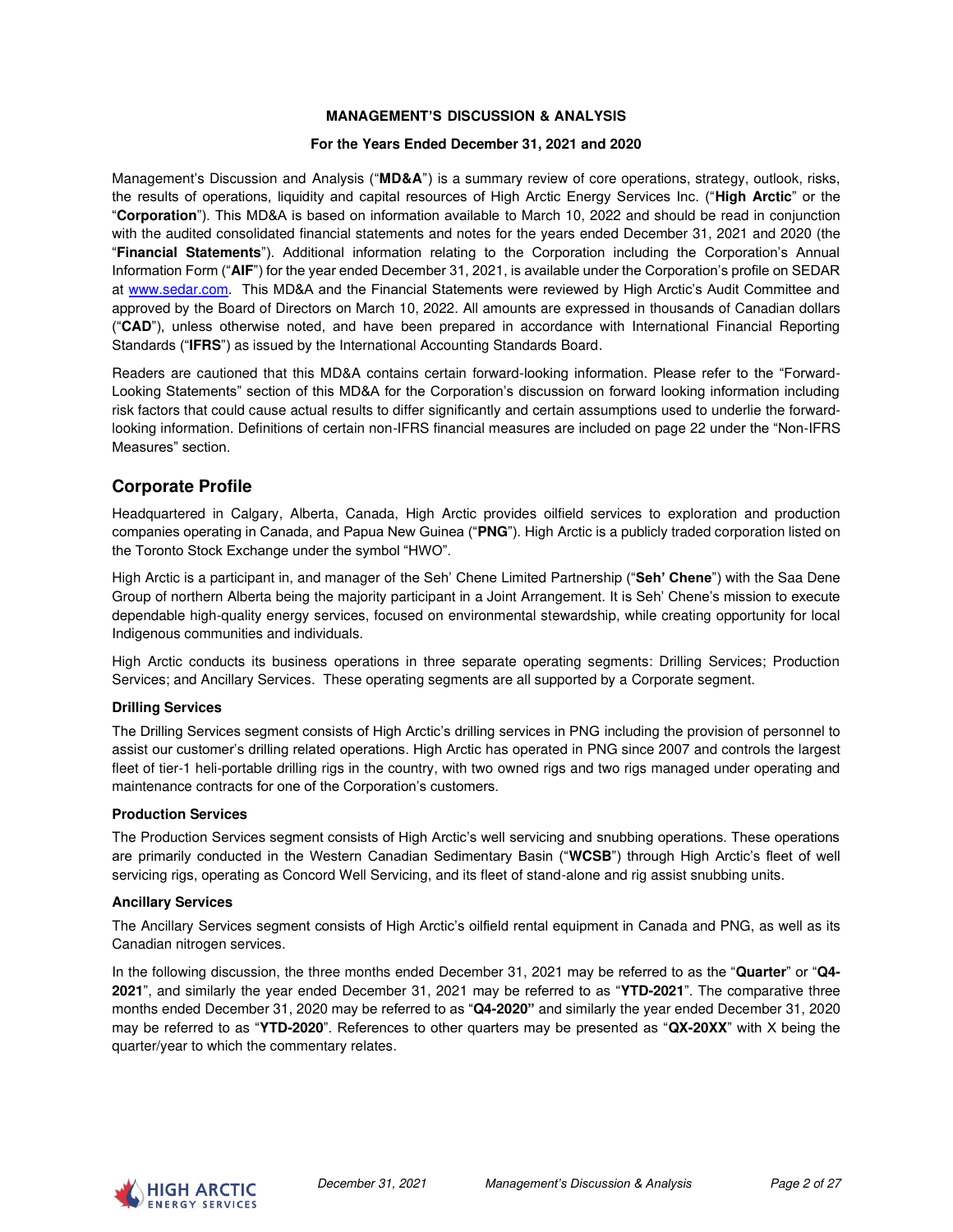# **Q4-2021 and YTD-2021 Highlights**

- High Arctic's revenues increased 43% to \$23.6 million in Q4-2021 relative to Q4-2020 and were 27% higher than Q3-2021, buoyed by renewed activity in the Drilling Services Segment during the quarter. In contrast, YTD-2021 revenues of \$76.4 million were lower by 16% primarily due to significantly lower drilling services activity throughout 2021-year compared to the 2020-year which included a full quarter of pre-pandemic activity.
- High Arctic's oilfield services operating margin as a percentage of revenue was 19.9% in both Q4-2021 and YTD-2021, compared to 23% and 23.5% in the corresponding 2020-periods.
- High Arctic achieved positive EBITDA of \$1.2 million and \$4.4 million for Q4-2021 and YTD-2021, while the net loss in the respective 2021-periods was \$4.6 million and \$18.6 million.
- High Arctic returned value to shareholders through a \$9.7 million special one-time cash dividend in Q4-2021 while maintaining a strong working capital balance of \$29.7 million on December 31, 2021. At year end, High Arctic carried a cash balance of \$12.0 million.
- Cost reduction initiatives delivered \$2.5 million or 19.4% lower general and administrative costs YTD-2021 over prior year, and \$5.5 million lower than pre-pandemic YTD-2019 costs.
- In December 2021, High Arctic completed a \$8.1 million mortgage financing of Corporation owned and occupied land and buildings with an initial 5-year term and a fixed interest rate of 4.30%.

### **2021 Overview**

2021 proved to be a challenging, yet promising year in the energy services sector. The year commenced with low and volatile but improving commodity pricing despite Covid-19 variants emerging and continuing to restrain international travel. With the rising commodity price backdrop for oil and gas, most E&P customers prioritized balance sheet repair followed by returns to shareholders over exploration and increased drilling activity globally. The steps taken by High Arctic in 2020 to preserve balance sheet strength and standardize processes within a global management structure position the Corporation for increases in upstream industry spending to maintain and increase production.

Drilling services continued at very low levels for most of 2021. In Q3-2021 High Arctic began mobilizing equipment and personnel within PNG, and in January 2022 began operations with Rig 115. Pre-Covid, in 2019 PNG drilling services segment revenues were \$71.5 million relative to only \$10.7 million revenue in 2021 (2020 - \$25.4 million). There is optimism for the PNG national gas sector as the Corporation anticipates meaningful drilling activity for the coming years. An agreement was reached in 2022 between the Government of PNG and the PNG-LNG partners on terms for the P'nyang gas field development. PNG's development plan phases P'nyang after the Papua LNG project, which could result in nearly a decade of continuous construction activity adding three LNG trains and significant investment in the region.

In Canada oil and gas market conditions continue to improve with the rise in oil prices through the year. Western Canada Select oil price peaked at \$79 CAD \$/bbl in Q4-2021. With the positive momentum, High Arctic's YTD-2021 Canadian production services segment revenues were only 4% lower than YTD-2020 at \$55.4 million, despite 2020 including a full quarter of pre-pandemic activity. These 2021 results would have been markedly better had High Arctic not had to navigate through the twin headwinds of Covid-19 infection site shutdowns and the ongoing labour shortages experienced across the industry. High Arctic's ancillary services in Canada saw strong gains in 2021 as labour issues have less impact on equipment rentals.

The Seh' Chene partnership continued to grow in 2021, generating revenues of \$2.1 million in Canada. The partnership was particularly successful in the various provincial well abandonment and site closure programs funded by the Federal Government.

High Arctic was eligible for various government subsidies during 2021, which amounted to approximately \$3.3 million YTD-2021 (\$6.3 million YTD-2020). As most of the programs had been completed before the end of the year, High Arctic does not expect to receive any subsidy in 2022.

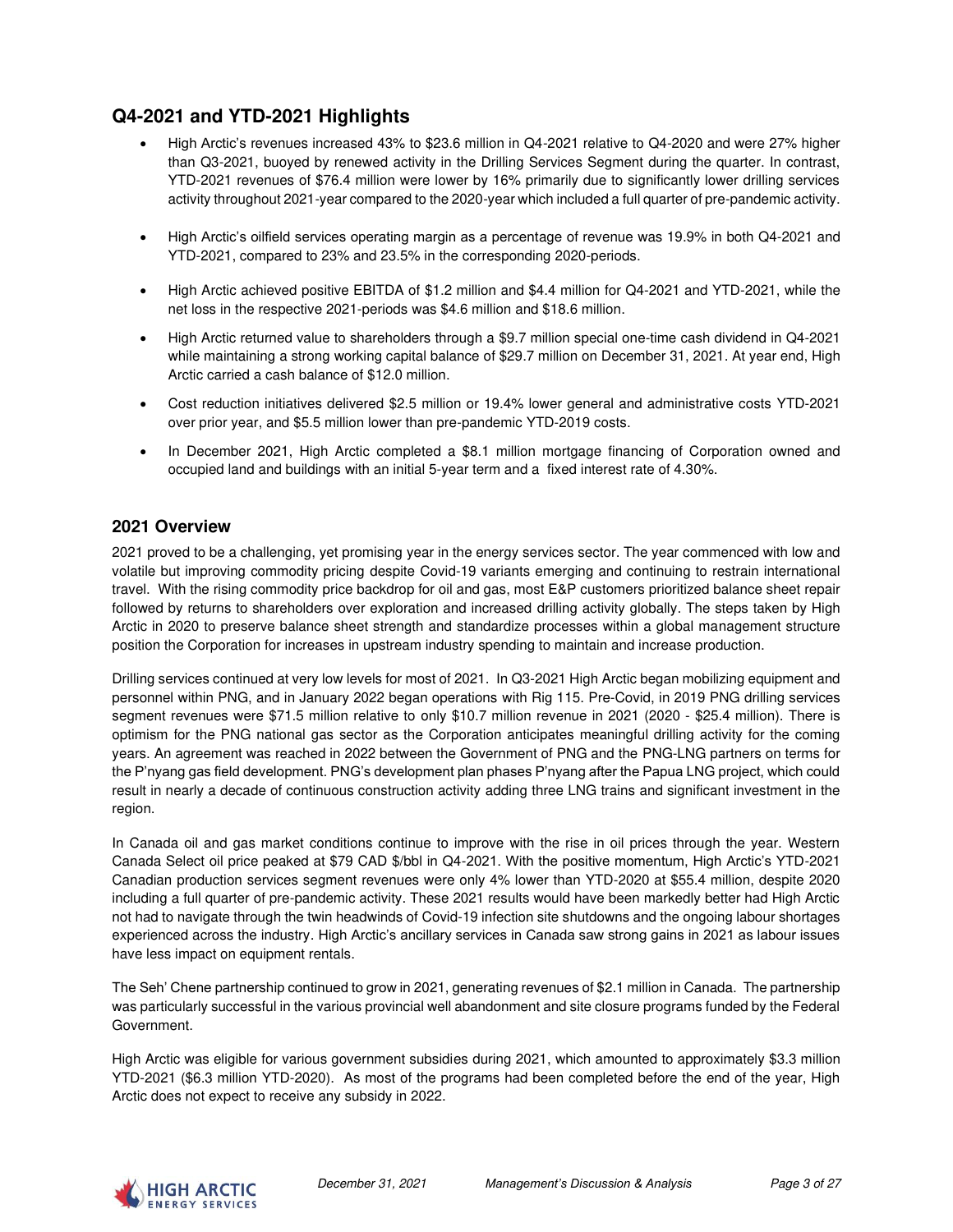High Arctic's has a relentless focus on quality and is driven to be recognized as a trusted service provider in the energy industry. High Arctic works towards this by defining and measuring results against strategic priorities. Our 2021 strategic priorities and highlights of progress are as follows:

• Safety excellence and focus on quality service delivery through consistent global standards.

✓ High Arctic extended its recordable incident free activity in PNG to 5 years and over 2.5 million work hours, with an incident free rig movement services and recommencement of rig site activity. In Canada we added additional roles to support the growth in activity and continued the roll out of the quality centric approach to operations adapted from the successes in PNG.

• Cost control focused on operating cash flow, while balancing strategic priorities to fuel growth.

✓ High Arctic actively managed its costs including a \$2.5 million reduction in G&A expense in 2021 over 2020. High Arctic ensures to scale its operations in line with current and anticipated business activity, as evidenced by the successful PNG restart. Despite lower revenue in 2021, High Arctic maintained a consistent Oilfield services operating margin as a percentage of revenue in 2021-year relative to 2020-year.

• The pursuit of opportunities that secure the Corporation's future as a lower emissions energy services provider.

✓ High Arctic advanced the electric drive service rig design and applied for patent, which is pending. The service rig upgrade is estimated to significantly reduce CO2 emissions while operating over the wellbore by displacing diesel generators. While this service rig was not fully operational in 2021, a field trial for this technology continues to be a priority heading into 2022.

• Growth and divestiture opportunities that enhance shareholder value, align with our core service offerings, and are located in well understood markets.

✓ High Arctic continuously evaluates opportunities in order to enhance its service offerings. In 2021, High Arctic acquired 17 modern hydraulic catwalks in Cold Lake, where High Arctic has established long term operations.

• Disciplined working capital management and capital stewardship to improve returns for shareholders including dividends and common share buybacks.

 $\checkmark$  On November 5, 2021, the Corporation paid \$9.7 million in dividends to shareholders, while preserving a strong capital structure. High Arctic mortgaged its owned properties in Alberta, to add long term low interest debt to the capital structure. As at December 31, 2021 the Corporation had positive working capital of \$29.7 million, \$8.1 million debt, cash of \$12.0 million, and \$37.0 million available from the Corporation's credit facility.

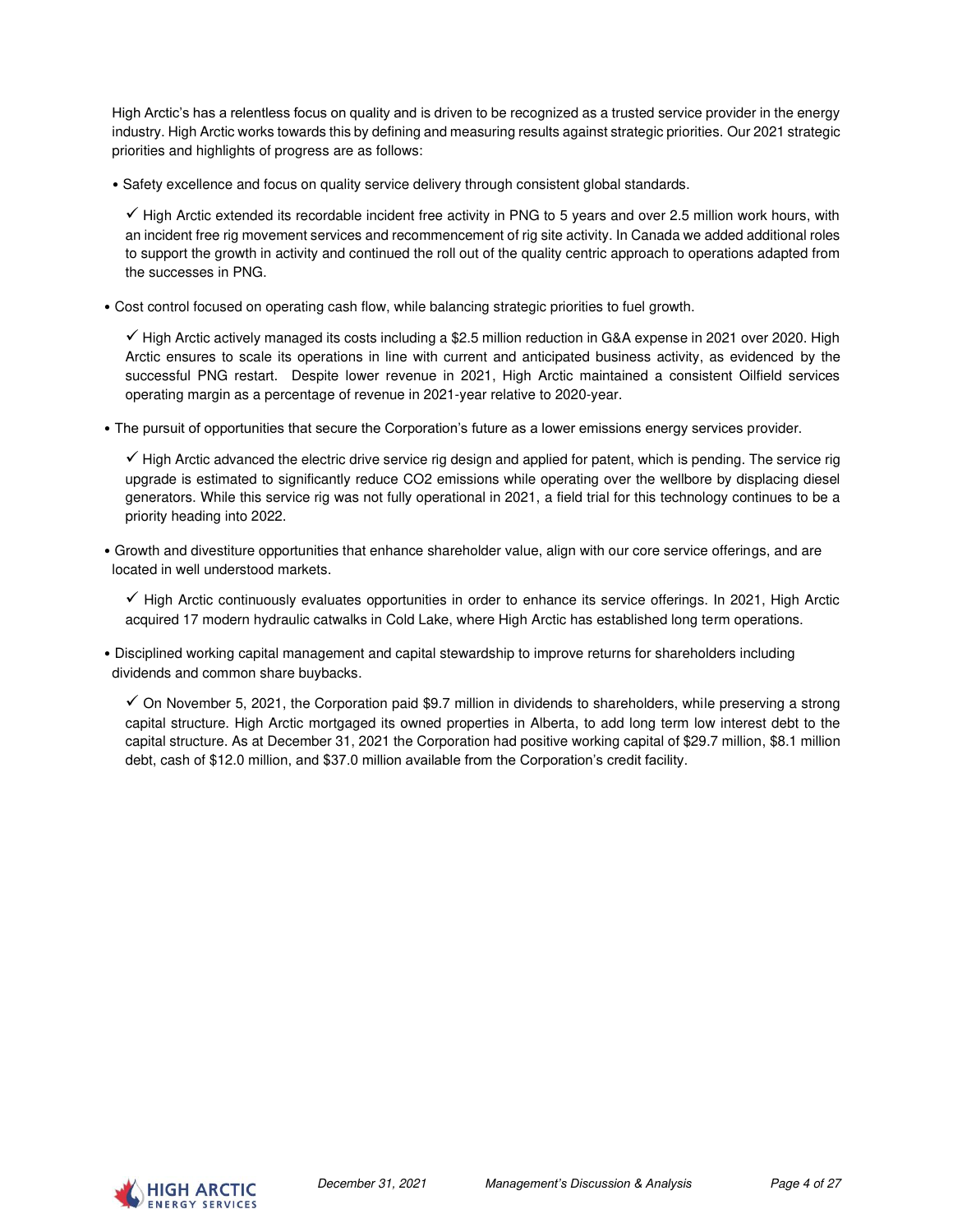### **Select Comparative Financial Information**

The following is a summary of select financial information of the Corporation:

|                                                                                   | For the year ended  |                     |                     |  |
|-----------------------------------------------------------------------------------|---------------------|---------------------|---------------------|--|
| (\$ thousands, unless otherwise stated<br>and per share amounts)                  | December 31<br>2021 | December 31<br>2020 | December 31<br>2019 |  |
| Revenue                                                                           | 76,442              | 90,834              | 185,568             |  |
| Oilfield services operating margin (1)<br>Oilfield services operating margin as a | 15,216              | 21,311              | 35,261              |  |
| $%$ of revenue $(1)$                                                              | 19.9%               | 23.5%               | 19.0%               |  |
| Net loss                                                                          | (18,607)            | (25, 985)           | (8, 843)            |  |
| Per share (basic and diluted) (2)                                                 | (0.38)              | (0.52)              | (0.18)              |  |
| EBITDA <sup>(1)</sup>                                                             | 4,429               | 10,404              | 23,065              |  |
| Adjusted EBITDA (1) (3)                                                           | 4,918               | 8,529               | 20,501              |  |
| Adjusted EBITDA as % of revenue                                                   | 6.4%                | 9.4%                | 11.0%               |  |
| Operating loss (1)                                                                | (19, 430)           | (27, 510)           | (9, 391)            |  |
| Cash (used in) provided by operating                                              |                     |                     |                     |  |
| activities                                                                        | (1,797)             | 20,152              | 13,157              |  |
| Per share (basic and diluted)                                                     | (0.04)              | 0.41                | 0.27                |  |
| Funds provided by operations (1)                                                  | 3,697               | 6,320               | 15,757              |  |
| Per share (basic and diluted) (2)                                                 | 0.08                | 0.13                | 0.32                |  |
| Dividends paid                                                                    | 9,747               | 1,638               | 9,886               |  |
| Per share (basic and diluted) (2)                                                 | 0.20                | 0.03                | 0.20                |  |
| Capital expenditures                                                              | 7,242               | 4,874               | 23,168              |  |

(1) Readers are cautioned that Oilfield services operating margin, EBITDA (Earnings before interest, tax, depreciation and amortization), Adjusted EBITDA, and Funds provided from operations do not have standardized meanings prescribed by IFRS – see "Non IFRS Measures" on page 22 for calculations of these measures. EBITDA includes wage and rent subsidies received from the Canadian Government during the year.

(2) The number of common shares used in calculating net loss per share, funds provided from operations per share, and dividends per share is determined as explained in Note 9 of the Financial Statements.

(3) Adjusted EBITDA includes wage and rent subsidies received from the Canadian government during the year.

|                                                                  | As $at/$<br>For the year ended |                     |                     |  |
|------------------------------------------------------------------|--------------------------------|---------------------|---------------------|--|
| (\$ thousands, unless otherwise stated and<br>per share amounts) | December 31<br>2021            | December 31<br>2020 | December 31<br>2019 |  |
| Working capital $(1)$                                            | 29,724                         | 44.577              | 37,442              |  |
| Cash                                                             | 12,037                         | 32,598              | 9,309               |  |
| Total assets                                                     | 185,452                        | 214.159             | 251.791             |  |
| Long-term debt                                                   | 7.779                          | 10.000              |                     |  |
| Total long-term financial liabilities                            | 13,414                         | 15.926              | 20,948              |  |
| Shareholders' equity                                             | 148,851                        | 177.221             | 205.586             |  |
| Per share (basic and diluted) <sup>(2)</sup>                     | 3.05                           | 3.58                | 4.11                |  |
| Common shares outstanding, thousands                             | 48,733                         | 48.760              | 49,623              |  |

(1) Readers are cautioned that working capital does not have standardized meanings prescribed by IFRS – see "Non IFRS Measures" on page 22 for calculations of these measures.

(2) The number of common shares used in calculating shareholders' equity per share is determined as explained in Note 9 of the Financial Statements.

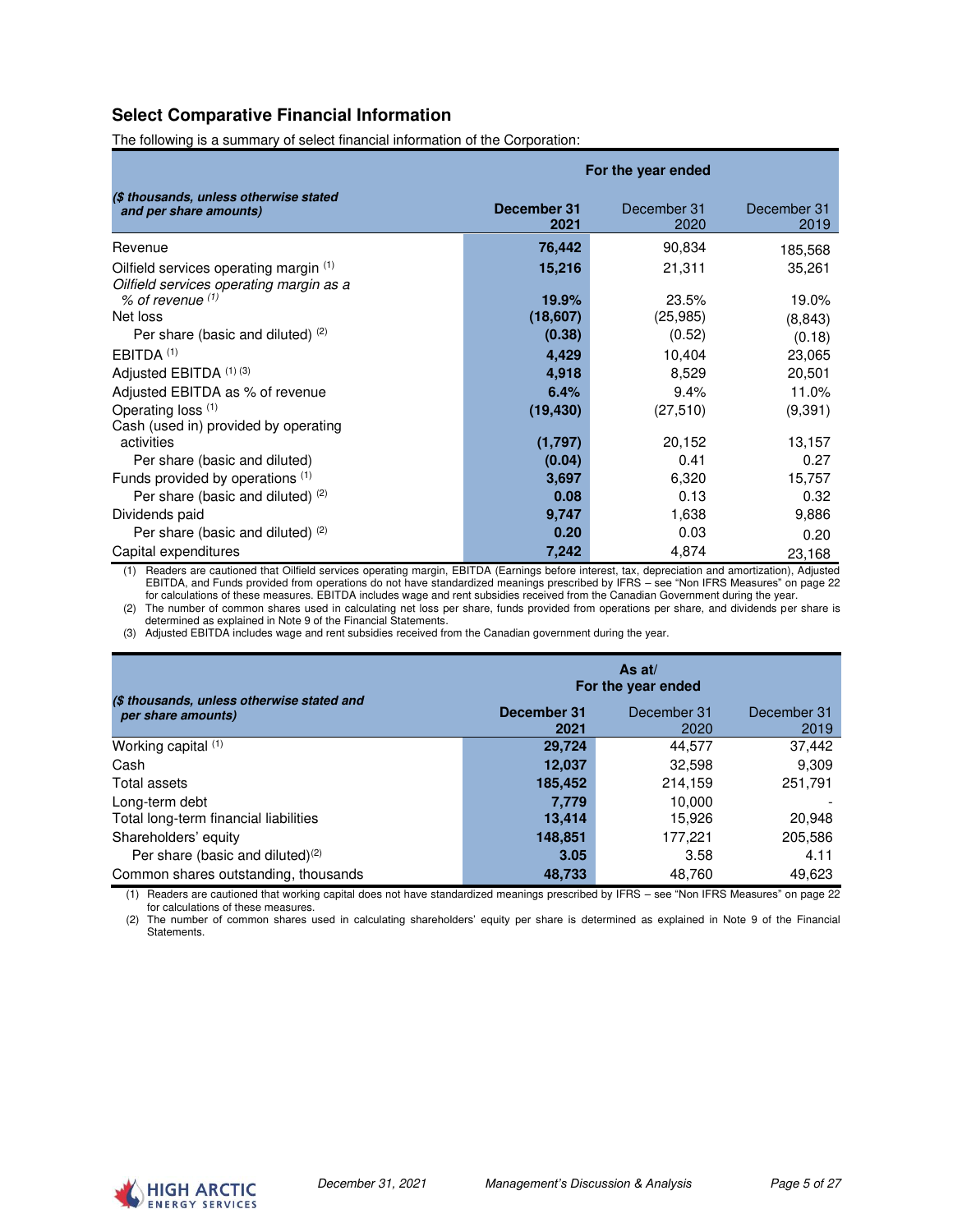# **Outlook**

The rebound in global energy demand continued the rally in oil and gas commodity prices, which reached ten-year highs in the early months of 2022. A continuation of the easing of government-imposed restrictions related to the Covid-19 pandemic, periods of extreme cold in Europe, Asia and North America, war in Ukraine, and the underperformance of renewable energy supply in Europe reinforced demand for oil and gas. Coupled with the discipline of OPEC members in maintaining modest supply increases, a continued reduction in drilled-and-uncompleted wells in the USA and several years of underinvestment in upstream oil and gas sources, has set the table for sustained high commodity prices.

Though the impact of Covid-19 cases amongst crews remains unpredictable, and market volatility from global events lingers, High Arctic anticipates continuous improvement in profitability throughout 2022. On the backdrop of high commodity prices, continued economic recovery and the improved balance sheets of E&P companies, demand for energy services grows and High Arctic anticipates continued utilization increases across its service offerings. Improved fleet utilization in Canada, combined with cost inflation, has led to improvements in pricing, as seen in the rise of our hourly revenue during Q4-2021. This pricing trend is continuing in Q1-2022, with further increases being agreed with major customers.

Papua New Guinea continues to be key to High Arctic's long-term business strategy due to the significant LNG investments made by large oil and gas companies in the country and high barriers for entry due to the technical expertise required to operate the heli-portable drilling rigs in remote locations. With Rig 115 operations recently restarting, management is optimistic 2022 will be the start of an upward trend in revenue growth for High Arctic in PNG.

High Arctic anticipates further investments in LNG infrastructure in PNG in the coming years. The Shell LNG market update published in February 2022 highlighted a large and growing supply deficit through 2040 and the need for significant new project investment for supply to meet demand. The PNG-LNG project, commissioned in 2014, has demonstrably de-risked PNG as a source of world-class, low-cost gas supply in a location well positioned for the Asian market. LNG is ideal to both meet demand growth and deliver long-term climate benefits by reducing coal consumption in Asia. The Papua LNG project is underway again with personnel recently remobilised into PNG with indications they are progressing work towards a project FID in 2023. On February 22, 2022, the PNG government and PNG-LNG partners announced the signing of the P'nyang Gas Agreement. The development of P'nyang has been seen as a possible catalyst to expand the existing LNG plant and these two projects alone are anticipated to more than double LNG supply from the country. With Arran Energy announcing intention to make an FID for its Stanley Gas Condensate Development early this year, the stage is set for a meaningful near term ramp up of activity. High Arctic remains exceptionally well positioned to benefit.

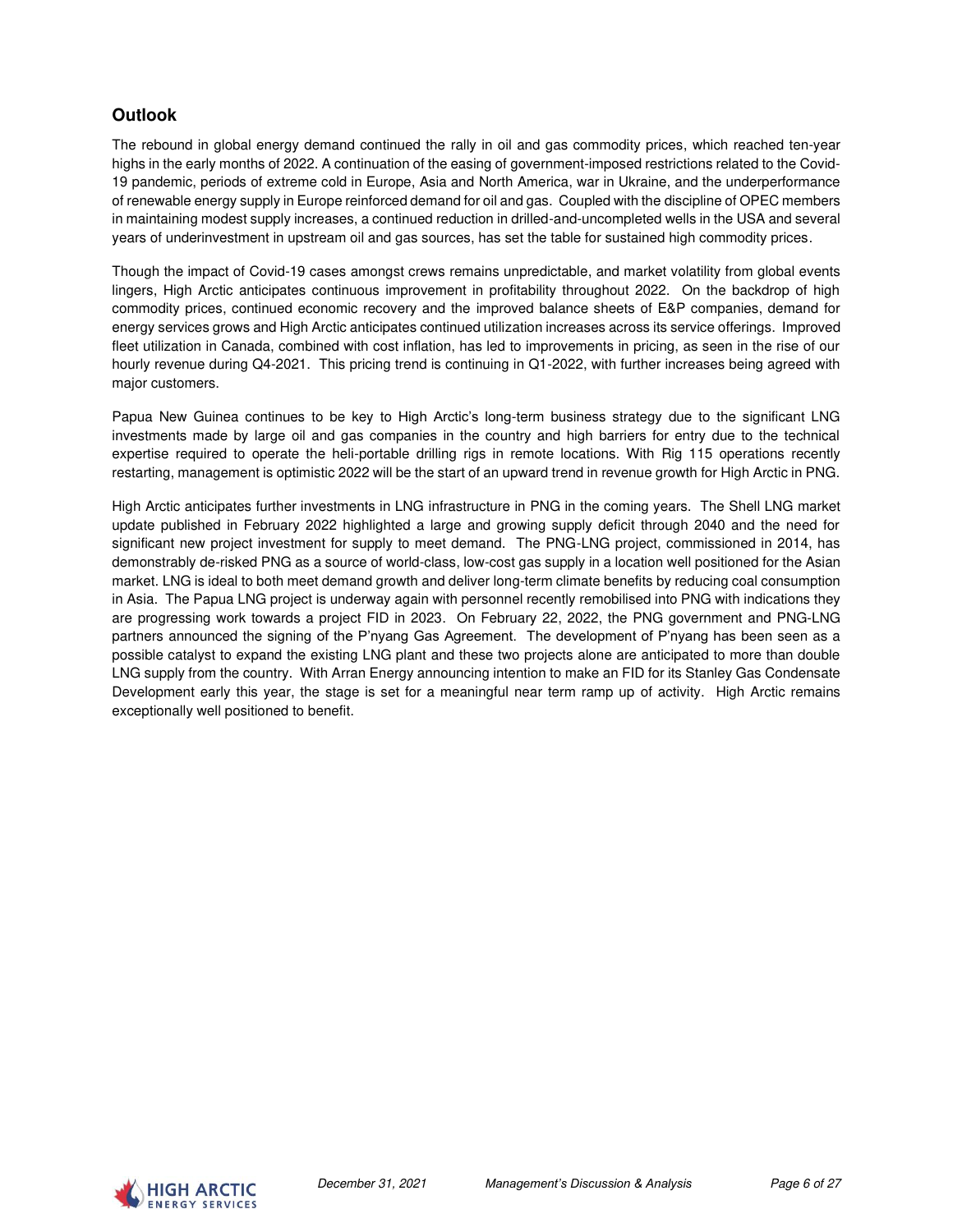# **Global Developments**

Political, economic and pandemic developments have a significant impact on High Arctic's strategy and capital resource allocation. The Corporation's principal markets are in Canada, driven by customers' oil and natural gas production, and in PNG where its customers are restarting drilling operations as new LNG supply is being contemplated. The cyclicality of the oil and gas industry has been acute over the past two years. After a year of tremendous uncertainty in 2020 and prior years of underinvestment in global oil production capacity, oil supply and associated human capital are now in tight supply. Reinvestment needed to sustain productive capacity and balance the pace of energy transition to lower emitting energy sources has gained a sharper focus.

The recent invasion of Ukraine has created a humanitarian crisis and focused the world on ensuring security and prosperity within the western hemisphere. The war has highlighted problems for energy security in Europe, as well as dramatically impacting oil prices.

As we all know, in March 2020 the World Health Organization declared a global pandemic following the emergence and rapid spread of a novel strain of the coronavirus ("Covid-19"). In 2021, the pandemic continued to impact global commercial activity as vaccine rollouts gained momentum and new variants of COVID-19 emerged. On balance these developments resulted in a significant improvement in worldwide demand for energy throughout the year. Accordingly, oil prices recovered and closed the year at levels above pre-pandemic pricing. While this improvement trend has been positive, global restrictions on travel remain an important factor as the world copes with the COVID-19 endemic and variants as they emerge. In spite of recovery and reduced restrictions, there still remains uncertainty around the ongoing impact of Covid-19.

In world oil markets the Organization of Petroleum Exporting Countries and non-OPEC members ("OPEC+") saw production quotas increase throughout 2021. In July 2021, OPEC+, including Russia, agreed to increase crude oil production by 400,000 barrels per day each month until previous production cuts from 2020 are fully reversed, which would occur by the third quarter of the 2022-year. OPEC+ continues to monitor oil demand recovery and remains steadfast in its plan despite calls from consuming regions, most notably the United States, to increase its production levels and alleviate rising global oil prices.

In Canada, numerous large infrastructure projects stand to significantly increase export capacity in oil and liquified natural gas and benefit High Arctic customers. These large pipeline projects upon completion will help remove excess supply bottlenecks and open new global markets for western Canada oil and gas production. The Enbridge Line 3 Replacement Project to the U.S. entered service October 1, 2021. The LNG Canada pipeline project in the province of British Columbia is under construction and upon completion will provide long awaited tidewater access to Asian markets. The Trans Mountain Expansion Project is under construction in Alberta and British Columbia and like LNG Canada will provide long awaited access to Asian markets for oil production.

Of renewed global focus is the security of supply for oil and natural gas and its vital need to sustain people and economies. The emergence of military conflict in Ukraine, resulting loss of life and condemnation of Russian leadership by many regions around the world is rapidly escalating. Oil and natural gas commodity prices are rising as a security of supply premium is being assessed. Diverse energy supply is of rising strategic importance and High Arctic's positioning in Canada and PNG can provide greater certainty with the current slate of projects underway and being considered with upcoming financial investment decisions.

In November 2021, countries worldwide met in Glasgow as part of the COP 26 global climate summit to discuss the impacts of climate change with the goal to limit temperature rise to 1.5 degrees Celsius. Key takeaways to meet these net-zero targets included a sharpened focus on reducing methane gas emissions. In addition, a declaration was signed by 30 countries and development banks for calls to halt subsidized funding for unabated use of fossil fuels. A rotation of investment capital away from the oil and gas industry has the potential to increase High Arctic's cost of capital and reduce access to growth funding.

The Canada Emergency Wage Subsidy ("CEWS") and Canada Emergency Rent Subsidy ("CERS") programs were enacted on April 11, 2020, and September 27, 2020, respectively, by the federal Government of Canada, and both programs ended on October 23, 2021. These programs were replaced with new programs for the industries hardest hit by Covid-19. The Corporation no longer qualified for government assistance after October 23, 2021.

In 2020, the Canadian federal government announced a \$1.7 billion well abandonment and site reclamation stimulus plan. During 2021, High Arctic actively participated in the program as part of its production services segment. With tens of thousands of inactive oil and gas wells across western Canada, we expect that over the stimulus period, High Arctic will continue to participate in these well abandonment operations.

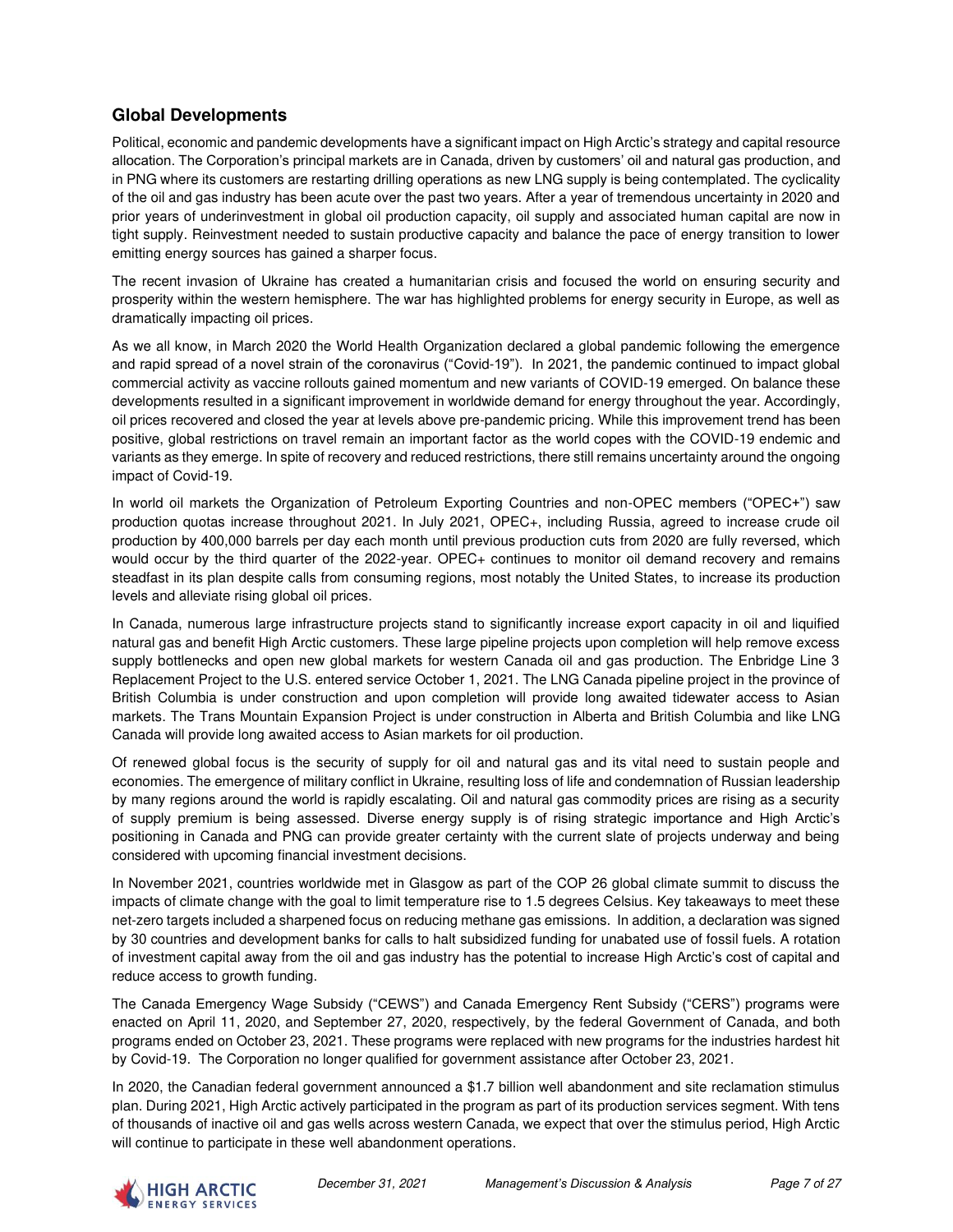# **High Arctic's Strategic Objectives**

High Arctic's focus remains on being well positioned to navigate through the uncertainty with capacity ready for deployment as markets continue to recover and activity levels increase. Our 2022 Strategic Objectives build on the platform we created in 2021, and include:

- Safety excellence and quality service delivery,
- Actions aimed at generating free cash flow including:
	- o Increased utilization of the Corporation's world-class fleet of equipment,
	- o Improved efficiency and work force productivity, and
	- o Operating cost control,
- Development of new and existing employees to grow our workforce to meet demand,
- Pursuit of opportunities that secure the Corporation's future as a lower emissions energy services provider,
- Pursuit of opportunities for growth and corporate transactions in well understood markets that enhance shareholder value, and
- Disciplined capital stewardship to improve returns for shareholders including dividends and common share buybacks.

High Arctic continues to maintain close working relations with its customers and focus on high quality customer service differentiation as an absolute imperative. These attributes have been, and continue to be, key principles for High Arctic throughout the energy industry economic cycle.

# **Discussion of Operations**

All amounts are expressed in thousands of Canadian dollars ("**CAD**"), unless otherwise noted

### **Fourth Quarter 2021 Summary:**

- High Arctic's consolidated revenue and oilfield services operating margin rose in Q4-2021 to \$23,644 and \$4,700, respectively, as compared to \$16,684 and \$3,810 in Q4-2020.
- Net loss of \$4,608 in Q4-2021 was lower as compared to net loss of \$11,468 in Q4-2020, mainly due to oneoff \$5.6 million higher depreciation expense in Q4-2020 as a result of a change in depreciation policy, specifically as it related to salvage value estimates.
- Consolidated oilfield services operating margin as a percentage of revenue for Q4-2021 was 19.9% compared to 23.0% in Q4-2020, due to lower profitability in Canada's production services segment.
- Utilization for High Arctic's 50 registered Concord Well Servicing rigs was 40% in the Quarter versus industry utilization of 42% (source: Canadian Association of Oilwell Energy Contractors "CAOEC"). Growth in rig utilization in Q4-2021 was constrained by lower activity with a certain contracted large customer and Covid-19 labour disruptions.
- Adjusted EBITDA of \$1,836 in Q4-2021, higher relative to \$1,154 in Q4-2020.
- In November 2021, the Corporation paid a one-time special \$0.20 per share dividend to shareholders of \$9,747.
- In December 2021, the Corporation strengthened its capital structure by securing fixed interest rate mortgage financing of \$8,100 of long-term debt. Current portion of the long-term debt on December 31, 2021 is \$296.

### **Year Ended December 31, 2021 Summary:**

- For the year ended December 31, 2021, consolidated revenue and oilfield services operating margin fell to \$76,442 and \$15,216, respectively, as compared to \$90,834 and \$21,311 in 2020. High Arctic was actively drilling in PNG in Q1-2020, and has since paused all drilling activity with drilling preparation activities recommencing in Q4-2021.
- YTD-2021 oilfield services operating margin as a percentage of revenue was lower at 19.9% compared to 23.5% in 2020, due to lower activity in PNG and lower wage subsidies received in Canada in 2021 versus 2020.
- Utilization for High Arctic's 49 registered Concord Well Servicing rigs was 43% YTD-2021 versus industry utilization of 37% (source: CAOEC).

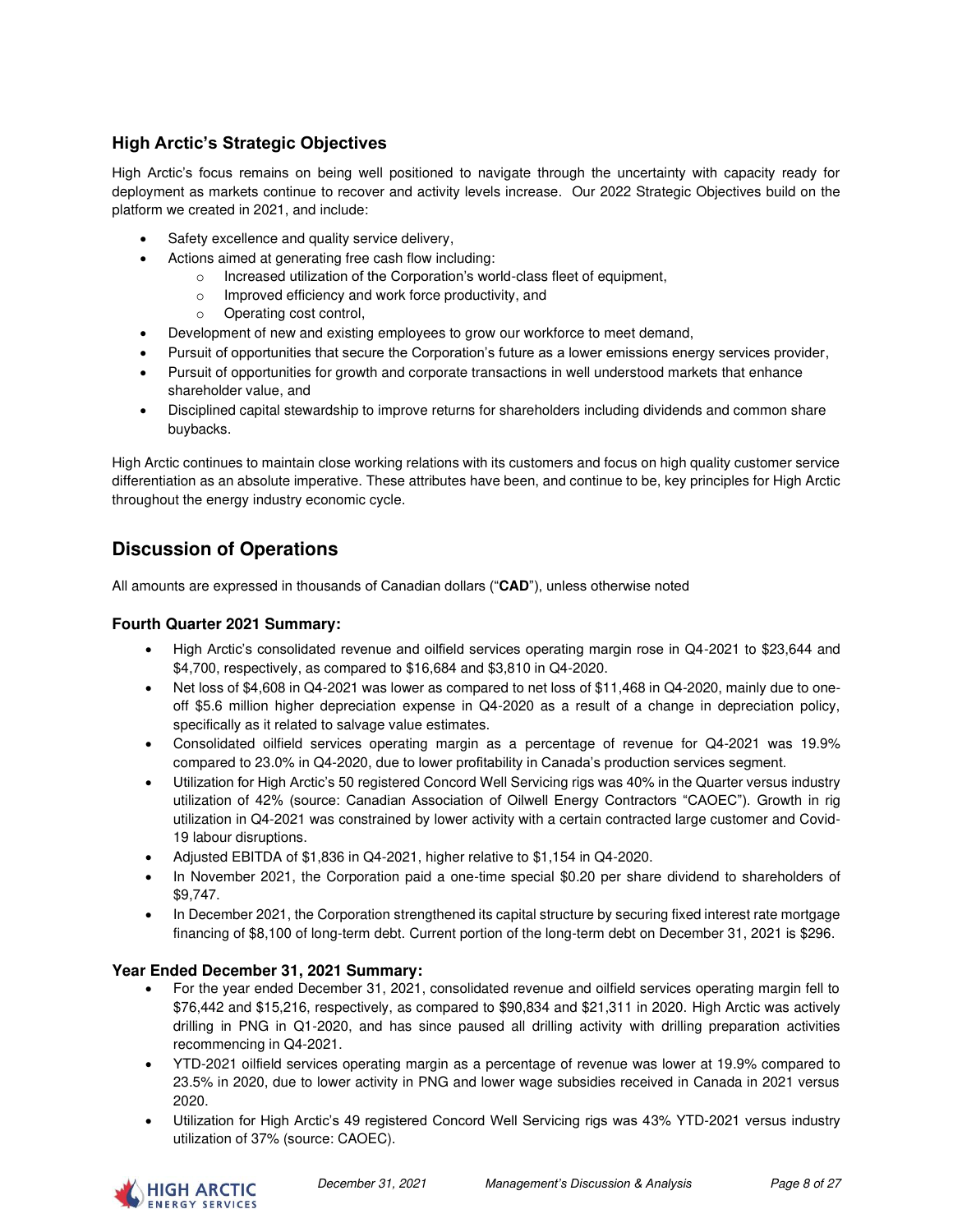- High Arctic continues to prioritize cost controls and inflationary influences as part of initiatives undertaken in the 2020 -year, with YTD-2021 general & administrative costs decreasing 19% to \$10,298.
- Cash balance decreased by \$20,561 YTD-2021 to \$12,037 mainly due to \$9,787 of dividend payment, a \$1,925 reduction to long term debt, and buildup of accounts receivable in Q4-2021.
- All activities in the US ceased during 2020 and Corporation owned property and equipment is in the process of being relocated to Canada or disposed pending continuing assessment of opportunities.

# **Operating Results**

#### **Drilling Services Segment**

| Three months ended<br>December 31        |         |         |          | <b>Year ended</b><br>December 31 |
|------------------------------------------|---------|---------|----------|----------------------------------|
| (\$ thousands, unless otherwise noted)   | 2021    | 2020    | 2021     | 2020                             |
| Revenue                                  | \$6,291 | \$1.477 | \$10,653 | \$25,357                         |
| Oilfield services expense                | 4,831   | 1.221   | 8.990    | 18,827                           |
| Oilfield services operating margin (1)   | \$1,460 | \$256   | \$1,663  | \$6,530                          |
| Operating margin $(\%)^{(1)}$            | 23.2%   | 17.3%   | 15.6%    | 25.8%                            |
| $(4)$ Can "Non JEDC Monouran" an none 00 |         |         |          |                                  |

(1) See "Non-IFRS Measures" on page 22

In Q3-2021, High Arctic began preparation and rig movement services related to drilling Rig 115 in PNG. Rig movement services continued throughout Q4-2021, and drilling operations commenced in January 2022. As a result, both Q4- 2021 revenue and oilfield services operating margin increased significantly as compared to inactive drilling operations in Q4-2020.

For the year ended December 31, 2021, revenues decreased 58%, to \$10,653 from \$25,357 in 2020, due to the stoppage of drilling services and deferral of non-essential work by customers during Q2-2020. Up to this point drilling operations were active and generating substantial revenues in 2020. Accordingly, YTD-2021 oilfield services operating margin decreased from \$6,530 in 2020 to \$1,663 in 2021. Operating margins were eroded as a certain level of fixed costs were incurred to preserved core operational strength in PNG despite extremely low 2021 customer demand.

The Corporation owns two heli-portable drilling rigs (Rigs 115 and 116) and has an agreement to operate an additional two rigs (Rigs 103 and 104) on behalf of a major oil and gas exploration company in PNG. In Q3 and Q4-2021, rig movement service revenues and expenses were realized related to Rig 115, with drilling activity commencing in January 2022. During 2021, Rigs 103, 104, and 116 all remained cold stacked, whereas during Q1-2020, Rig 103 was operational.

#### **Production Services Segment**

|                                        | Three months ended<br>December 31 |          | <b>Year ended</b><br>December 31 |          |
|----------------------------------------|-----------------------------------|----------|----------------------------------|----------|
| (\$ thousands, unless otherwise noted) | 2021                              | 2020     | 2021                             | 2020     |
| Revenue                                | \$13,637                          | \$13,598 | \$55,440                         | \$57,583 |
| Oilfield services expense              | 12.721                            | 11.182   | 47.957                           | 47,644   |
| Oilfield services operating margin (1) | \$916                             | \$2.416  | \$7,483                          | \$9,939  |
| Operating margin (%)                   | 6.7%                              | 17.8%    | 13.5%                            | 17.3%    |

(1) See "Non-IFRS Measures" on page 22

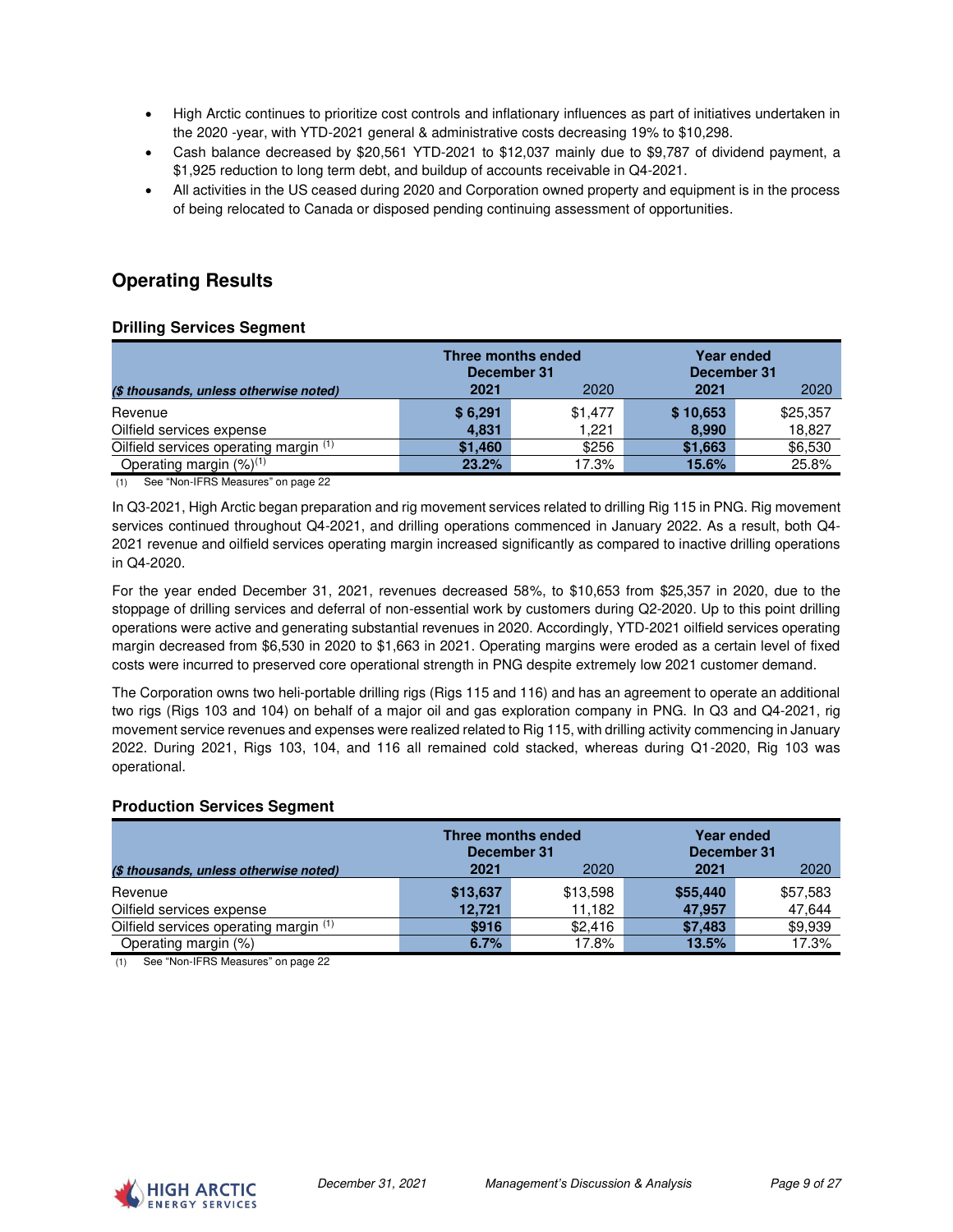|                                      | <b>Three months ended</b><br>December 31 |        | <b>Year ended</b><br>December 31 |        |
|--------------------------------------|------------------------------------------|--------|----------------------------------|--------|
| <b>Operating Statistics - Canada</b> | 2021                                     | 2020   | 2021                             | 2020   |
| Service rigs:                        |                                          |        |                                  |        |
| Average fleet (2)                    | 50                                       | 50     | 49                               | 50     |
| Utilization $(3)$                    | 40%                                      | 44%    | 43%                              | 43%    |
| Operating hours                      | 18,415                                   | 20,070 | 77,179                           | 79,683 |
| Revenue per hour (\$)                | 630                                      | 581    | 603                              | 587    |
| Snubbing packages:                   |                                          |        |                                  |        |
| Average fleet (4)                    | 8                                        | 8      | 8                                | 8      |
| <b>Utilization</b>                   | 20%                                      | 23%    | 22%                              | 20%    |
| Operating hours                      | 1,445                                    | 1,696  | 6,423                            | 6,054  |

(2) Average service rig fleet represents the average number of rigs registered with the CAOEC during the period.

(3) Utilization is calculated on a 10-hour day using the number of rigs registered with the CAOEC during the period.

(4) Average snubbing fleet represents the average number of packages marketed during the period.

Within the Production Services Segment, well servicing and snubbing revenues in Q4-2021 were \$13,637, relatively unchanged as compared to \$13,598 in Q4-2020. Lower operating hours for service rigs and snubbing packages were offset by higher revenue per hour in Q4-2021. Canada experienced relatively low usage with its contracted large customer in the Cold Lake region and crew shortages from Covid infections resulting in less hours and higher labour costs. Activities in the US remained inactive, resulting in no revenues in both Q4-2021 and Q4-2020.

In Q4-2021, oilfield services operating margin was \$916, lower by 66%, as compared to \$2,686 in Q4-2020 due to higher labour rates, fuel prices, services, materials and \$976 lower wage subsidies received in Q4-2021 compared to Q4-2020.

YTD-2021, revenues were lower by \$2,143 or 3.7%, mainly due to \$2,965 lower revenues generated from activities in the US partially offset by higher snubbing revenues. Operating margin percentage decreased to 13.5% YTD-2021 from 17.3% in YTD-2020, primarily due to lower wage subsidies received and higher input costs, particularly hourly labour rates not being completely offset by pricing increases in 2021.

#### **Service Rigs**

With improving market activity in Alberta, the corporation relocated Rig 53 from the USA, prepared it for service and deployed it into the Canadian market. Decisions were also enacted to relocated other rigs between operating base areas to exploit improving demand for service.

Pricing increases negotiated during Q3-2021 with certain customers and also applied to the spot market, raised average well servicing revenue per hour 8% to \$630 in Q4-2021 as compared to \$581 in Q4-2020, which was more than offset by inflationary input costs combined with the one-off expenses incurred in preparing and relocating equipment to regions of higher activity. Revenue per hour increased to \$603 for YTD-2021 periods, and \$587 and YTD-2020, respectively. Higher revenue per hour in the respective periods is reflective of improved market conditions from higher oil prices and the ability of the Corporation to work with customers on implementing pricing increases.

Servicing rig operating hours were lower in Q4-2021 and YTD-2021 by 1,655 hours and 2,504 hours, respectively, as compared to the same 2020-periods. Lower activity in 2021 resulted from a slow recovery in the Canadian energy services activity due to consolidation in the customer base and the focus of E&P companies on maintaining capital discipline and from the ongoing negative impacts of the Covid-19 pandemic and related government restrictions placed on businesses.

#### **Snubbing packages**

Snubbing operating hours of 1,445 hours were lower in Q4-2021 relative to 1,696 hours in Q4-2020. Lower operating hours is reflective of crew shortages experienced in Q4-2021 as well as only marginal increases in demand for snubbing services in Western Canada. Snubbing utilization as a result was lower in Q4-2021 at 20% as compared to 23% in Q4- 2020.

YTD-2021, snubbing operating hours and utilization rates were 6,423 hours and 22%, respectively, slightly higher compared to 6,054 hours and 21% in YTD-2020 driven by marginally improving market conditions through the middle of 2021-year.

#### **US geographic segment**

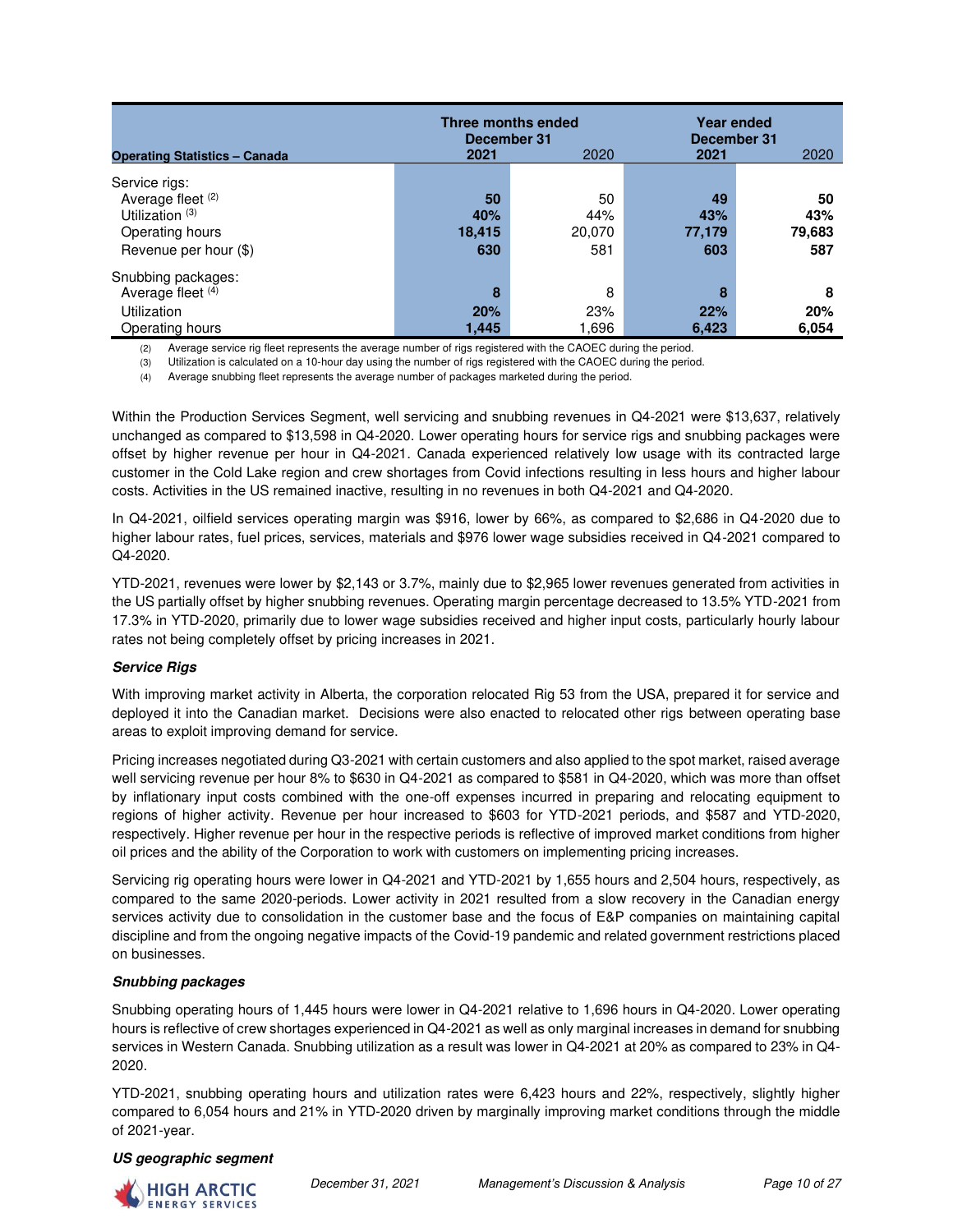Due to previously persistent poor market conditions, High Arctic made the decision in Q3-2020 to cease operations in North Dakota and Colorado where the Corporation has 1 service rig and 6 snubbing packages. There have been no service rig hours or snubbing package hours in the US during 2021, management is in the process of relocating viable equipment to Canada and assessing opportunities for the remaining assets.

#### **Ancillary Services Segment**

|                                        | Three months ended<br>December 31 |         | December 31 | <b>Year ended</b> |
|----------------------------------------|-----------------------------------|---------|-------------|-------------------|
| (\$ thousands, unless otherwise noted) | 2021                              | 2020    | 2021        | 2020              |
| Revenue <sup>(1)</sup>                 | \$4,227                           | \$1,770 | \$12,274    | \$9,407           |
| Oilfield services expense              | 1.902                             | 901     | 6,204       | 4,834             |
| Oilfield services operating margin (2) | \$2,325                           | \$869   | \$6,070     | \$4,573           |
| Operating margin (%)                   | 55.0%                             | 49.1%   | 49.5%       | 48.6%             |

(1) Revenue includes amounts charged to other segments of the Corporation totalling \$1,925 (\$1,783).

(2) See "Non-IFRS Measures" on page 22

The Ancillary Services segment consists of High Arctic's oilfield rental equipment in Canada and PNG, as well as its Canadian nitrogen operations.

In Q4-2021 activity in PNG began to mobilize which provided \$1,993 equipment rental revenues as compared to \$273 PNG equipment rental revenues in Q4-2020. Q4-2021 oilfield services operating margin increased 168% to \$2,325 from \$869 in Q4-2020 primarily due to higher equipment rentals in PNG and contribution from High Arctic's 2021 acquired catwalk machines in Canada

YTD-2021 ancillary services segment revenues were higher by 30% to \$12,274 due mainly to higher equipment rental and nitrogen services in Canada. Despite higher revenues, YTD-2021 operating margin percentage is flat at 49.5% versus 48.6% in 2020, as a higher proportion of revenues came from nitrogen services, which have lower margins as compared to equipment rentals.

### **General and Administrative ("G&A")**

|                                        | Three months ended<br>December 31 |         | December 31 | Year ended |
|----------------------------------------|-----------------------------------|---------|-------------|------------|
| (\$ thousands, unless otherwise noted) | 2021                              | 2020    | 2021        | 2020       |
| G&A expenses                           | \$2,864                           | \$2,656 | \$10,298    | \$12,782   |
| % of revenue                           | 12.1%                             | 16.0%   | 13.5%       | 14.1%      |

G&A costs in Q4-2021 were higher primarily due to lower CEWS received with the program ended on October 23, 2021 and higher professional fees in the quarter. G&A as a percentage of revenue for Q4-2021 was 3.9% lower relative to Q4-2020.

YTD-2021 G&A expenses decreased by \$2,484 and G&A expenses as a percent of revenue decreased relative to 2020-year. Lower G&A expenses in 2021 are primarily due to lower personnel costs and bad debt expense in the period. In 2020, cost initiatives to reduce management and administrative were realized after Q2-2020, in addition a higher credit loss was recorded relating to higher credit risk associated with the oil and gas industry due to the effects of both Covid-19 pandemic and the oil and gas price crisis in 2020.

As reflected in the reduction in G&A, High Arctic remains committed to ensuring these costs are managed and balanced within the overall strategic plan for the Corporation.

# **Depreciation**

Depreciation expense on property and equipment and right-of-use assets totaled \$6,005 in Q4-2021, and \$23,639 YTD-2021, compared to \$12,461 and \$35,484 during Q4-2020 and YTD-2020, respectively. Lower depreciation in the 2021 periods is reflective of certain equipment becoming fully depreciated in 2020, and increased depreciation expense in Q4-2020 as a result of revised estimates from the Corporation's review of its depreciation policy in the period.

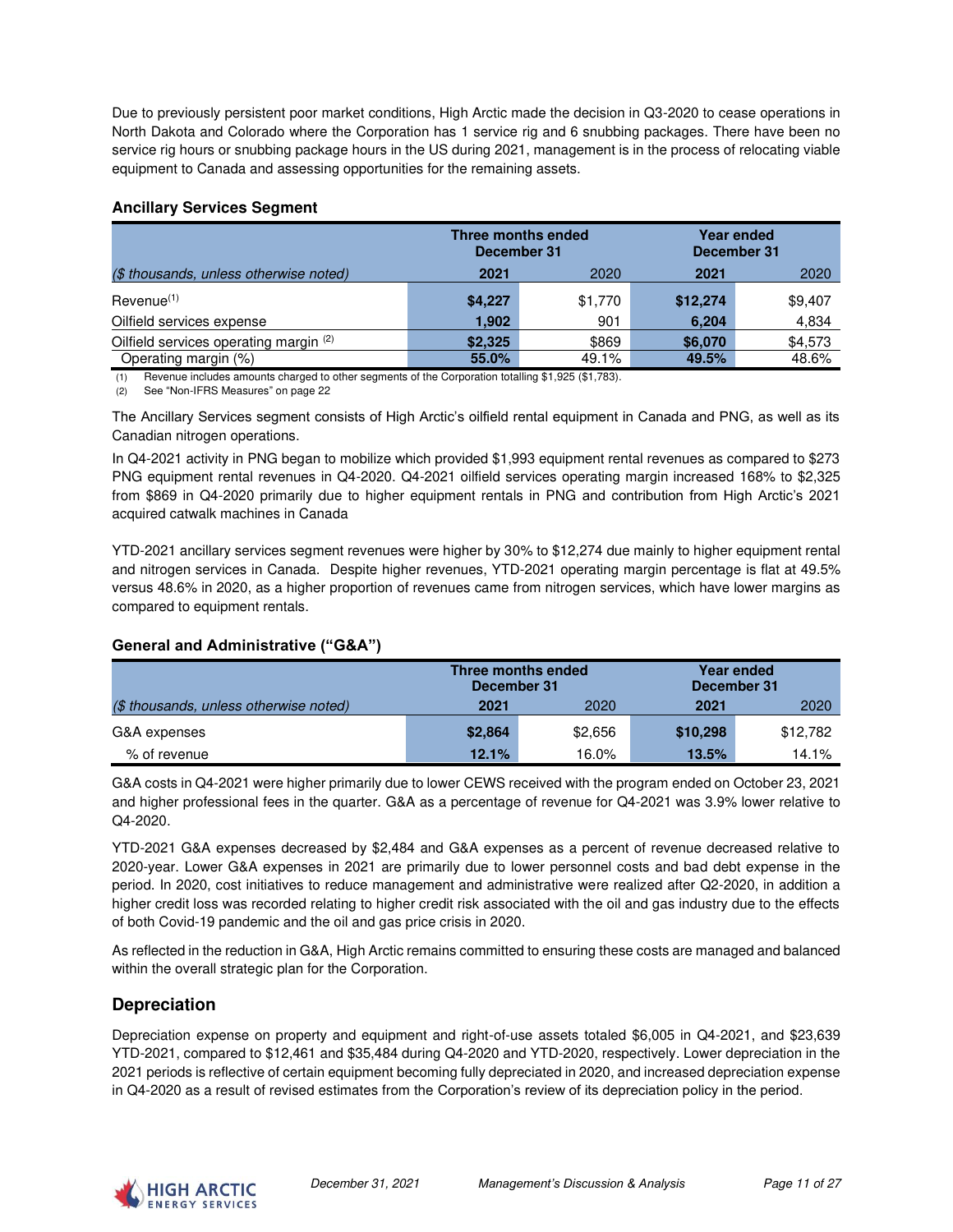# **Share-based Compensation**

Share-based compensation expense is the charge to income over the service period relating to stock option or unit plans which generally contemplate the issuance of common shares upon vesting. The recognition methodology used typically front end loads the expense in the early period of the expense realization, with reductions being recorded when significant cancellations or unanticipated forfeitures take place. The Corporation recognized higher share-based compensation in Q4-2021 relative to Q4-2020 due to the one-time special dividend of \$0.20 cents per share entitled to holders of PSUs, RSUs, and DSUs. Share-based compensation expense amounted to \$413 and \$709 during Q4-2021 and YTD-2021, respectively (Q4-2020 and YTD-2020 - \$306 and \$555).

### **Interest and Finance Expense**

|                                     | Three months ended<br>December 31 |       | December 31 | <b>Year ended</b> |
|-------------------------------------|-----------------------------------|-------|-------------|-------------------|
| (\$ thousands)                      | 2021                              | 2020  | 2021        | 2020              |
| Interest expense and standby fees   | \$85                              | \$178 | \$280       | \$487             |
| Finance expense - lease liabilities | 95                                | 103   | 390         | 506               |
| Other                               | 13                                | 19    | 36          | 117               |
|                                     | \$193                             | \$300 | \$706       | \$1,110           |

In Q1-2021, the Corporation repaid in full cash drawn from its revolving loan facility, and therefore subsequent to Q1- 2021, interest expense comprised standby fees and related administrative expense associated with the revolving loan facility. In December 2021, the Corporation obtained long-term mortgage financing of \$8,100 on certain High Arctic owned and occupied land and buildings in Canada.

Finance expense on lease liabilities associated with the time value of money for the three months and year ended December 31, 2021 were \$95 and \$390, respectively (Q4-2020: \$103 and YTD-2020: \$506), as the liability is initially recorded at its present value.

Other interest and finance expense primarily relates to bank charges in the respective periods.

### **Income Taxes**

| Three months ended<br>December 31 |            |             |             | <b>Year ended</b><br>December 31 |
|-----------------------------------|------------|-------------|-------------|----------------------------------|
| (\$ thousands)                    | 2021       | 2020        | 2021        | 2020                             |
|                                   |            |             |             |                                  |
| Net loss before income tax        | \$ (5,023) | \$(12, 117) | \$(19, 916) | \$(26,190)                       |
| Current income tax expense        | (348)      | (101)       | (905)       | (1,549)                          |
| Deferred income tax recovery      | 763        | 750         | 2,214       | 1,754                            |
| Total income tax expense          | \$415      | \$649       | \$1,309     | \$205                            |
| Effective tax rate                | (8.3)%     | (5.4)%      | $(6.6)$ %   | $(0.8)$ %                        |

Tax rates in 2021 were impacted by foreign tax on income earned in foreign jurisdictions as well as unrecognized deferred tax assets with respect to deductible temporary differences in Canada.

Total Canadian non-capital losses carried forward for income tax purposes was \$123,949 at December 31, 2021 (2020 - \$124,861), which expire in years 2027 through 2041.

At December 31, 2021, the total US non-capital losses carried forward for income tax purposes was USD \$6,412 (2020 - \$5,910) which can be carried forward indefinitely.

At December 31, 2021 the capital losses carried forward for income tax purposes was \$39,694 (2020 - \$39,657), which can be carried forward indefinitely, but only used against capital gains.

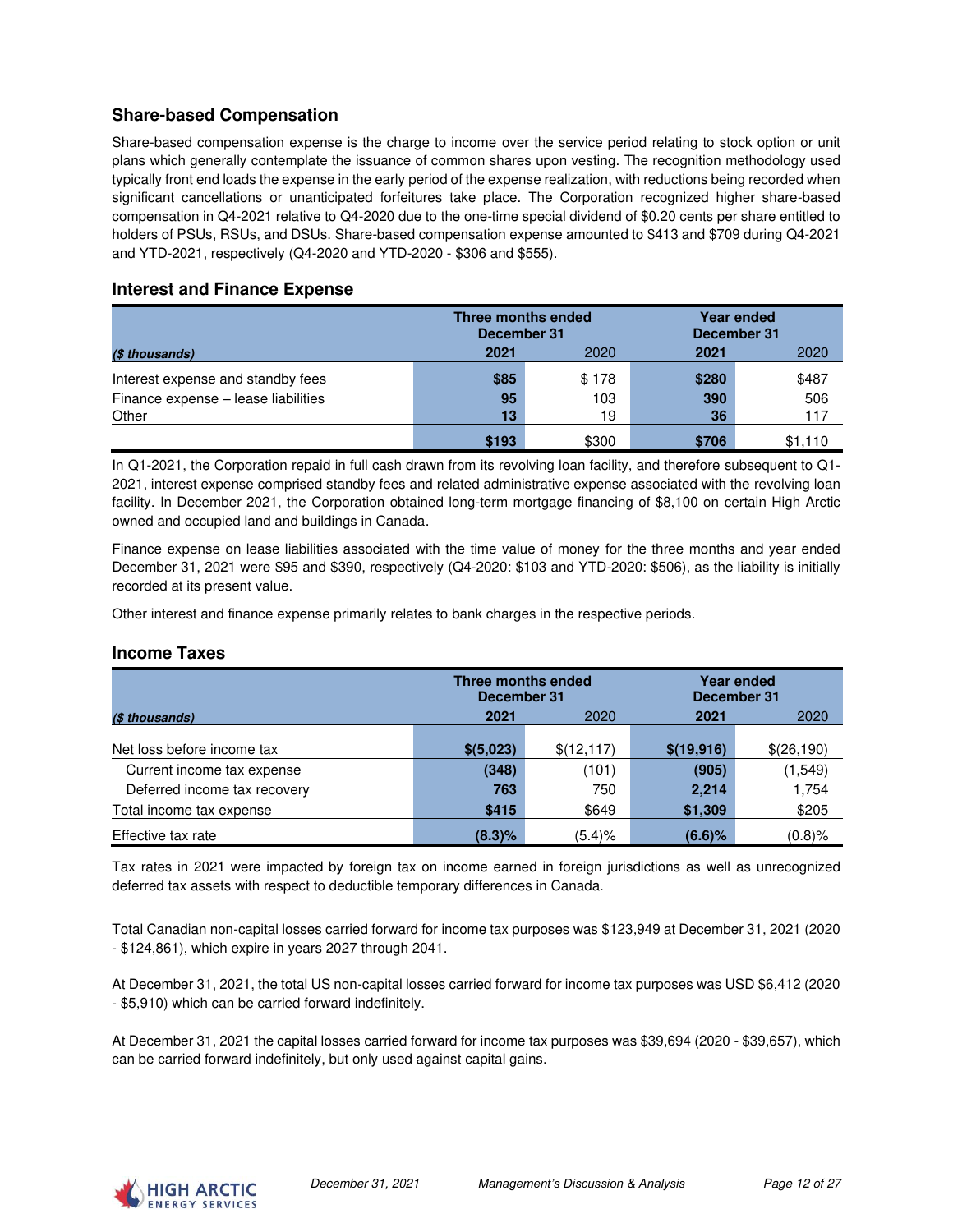# **Other Comprehensive Income (Loss)**

The Corporation recorded a \$570 foreign currency translation loss in other comprehensive loss for the YTD-2021 (YTD-2020: \$840 loss) associated with subsidiaries with functional currencies other than CAD.

The CAD weakened slightly compared to the USD at December 31, 2021, relative to December 31, 2020, and this resulted in a net loss on the net assets held in the subsidiaries with USD as their functional currency.

# **Liquidity and Capital Resources**

|                                         | Three months ended<br>December 31 |          | <b>Year ended</b><br>December 31 |          |
|-----------------------------------------|-----------------------------------|----------|----------------------------------|----------|
| (\$ thousands)                          | 2021                              | 2020     | 2021                             | 2020     |
| Cash (used in) provided by:             |                                   |          |                                  |          |
| Operating activities                    | \$(3,472)                         | \$2,389  | \$(1,797)                        | \$20,152 |
| Investing activities                    | (2,722)                           | (853)    | (5, 572)                         | (1,100)  |
| Financing activities                    | (2,088)                           | (1, 307) | (13, 389)                        | 4,600    |
| Effect of exchange rate changes on cash | 109                               | (879)    | 197                              | (363)    |
| (Decrease) increase in cash             | \$ (8, 173)                       | \$(650)  | \$(20, 561)                      | \$23,289 |

|                                             | As at               |                     |  |
|---------------------------------------------|---------------------|---------------------|--|
| (\$ thousands, unless otherwise noted)      | December 31<br>2021 | December 31<br>2020 |  |
|                                             |                     |                     |  |
| Current assets                              | 45,132              | 55,589              |  |
| Working capital (1)                         | 29,724              | 44,577              |  |
| Working capital ratio (1)                   | 3.1:1               | 5.0:1               |  |
| Cash                                        | 12,037              | 32,598              |  |
| Net cash $(1)$                              | 3,962               | 22,598              |  |
| Undrawn availability under revolving credit |                     |                     |  |
| facility                                    | 37,000              | 35,000              |  |

(1) See "Non-IFRS Measures" on page 22

The Bank of PNG continues to encourage the use of the local market currency, Kina or PGK. Due to High Arctic's requirement to transact with international suppliers and customers, High Arctic has received approval from the Bank of PNG to maintain its USD account within the conditions of the Bank of PNG currency regulations. The Corporation continues to use PGK for local transactions when practical. Included in the Bank of PNG's conditions is for PNG drilling contracts to be settled in PGK, unless otherwise approved by the Bank of PNG for the contracts to be settled in USD. The Corporation has historically received such approval for its contracts with its key customers in PNG. The Corporation will continue to seek Bank of PNG approval for future customer contracts to be settled in USD on a contractby-contract basis, however, there is no assurance the Bank of PNG will continue to grant these approvals.

If such approvals are not received in future, the Corporation's PNG drilling contracts will be settled in PGK which would expose the Corporation to exchange rate fluctuations related to the PGK. In addition, this may delay the Corporation's ability to receive USD which may impact the Corporation's ability to settle USD denominated liabilities and repatriate funds from PNG on a timely basis. The Corporation also requires the approval from the PNG Internal Revenue Commission ("**IRC**") to repatriate funds from PNG and make payments to non-resident PNG suppliers and service providers. While delays can be experienced for the IRC approvals, such approvals have been received in the past.

### **Operating Activities**

In Q4-2021, cash used in operating activities was \$3,472 (Q4-2020: \$2,389 cash from operating activities), of which \$1,390 are funds provided by operations (Q4-2020: \$859), see "Non-IFRS Measures" on page 22, and \$4,862 cash outflow from working capital changes (Q4-2020: \$1,530 cash inflow) mainly due to increase in accounts receivable during the Quarter.

YTD-2021, cash used in operating activities was \$1,797 (YTD-2020: \$20,152 cash from operating activities), of which \$3,697 are funds provided by operations (YTD-2020: 6,320), see "Non-IFRS Measures" on page 22, and \$5,494 cash outflow from working capital changes (YTD-2020: \$13,832 cash inflow) mainly due to increase in accounts receivable during Q4-2021.

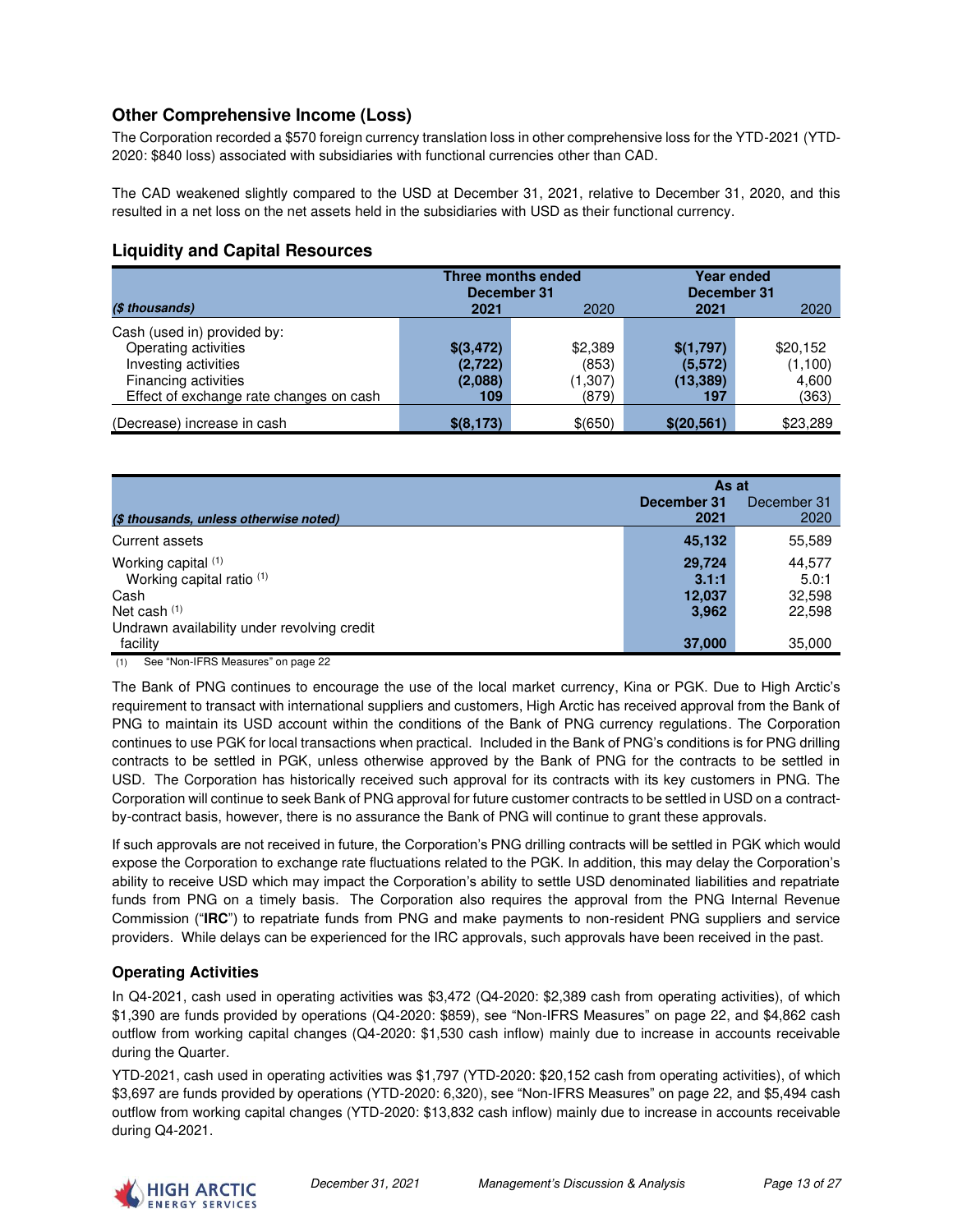#### **Investing Activities**

During Q4-2021, the Corporation's cash used in investing activities was \$2,722 (Q4-2020: \$853). Capital expenditures during the Quarter were \$3,134 (Q4-2020: \$1,050) partially offset by \$213 proceeds on disposal of property and equipment (Q4-2020: \$182), and \$199 cash inflow relating to working capital balance changes for capital items (Q4- 2020: \$15 cash inflow).

YTD-2021, the Corporation's cash used in investing activities was \$5,572 (YTD-2020: \$1,100). Capital expenditures during the period were \$7,242 (YTD-2020: \$4,874) partially offset by \$1,196 proceeds on disposal of property and equipment (YTD-2020: \$5,134), and \$474 cash inflow relating to working capital balance changes for capital items (YTD-2020: \$1,360 cash outflow).

#### **Financing Activities**

In Q4-2021, the Corporation's cash used in financing activities was \$2,088 (Q4-2020: \$1,307). During the quarter the Corporation paid \$9,747 for a one-time special dividend, \$416 lease liability payments (Q4-2020: \$576) and made no purchases of common shares for cancellation (Q4-2020: \$731). A total of \$8,075 long-term debt proceeds, net of transaction costs, were received during the Quarter.

YTD-2021, the Corporation's cash used in financing activities was \$13,389 (YTD-2020: \$4,600 cash from financing activities). During 2021-year the Corporation paid \$9,747 for a one-time special dividend (YTD-2020: \$1,638), paid \$1,925 net debt payments with \$10,000 paid in Q1-2021 offset by \$8,075 net proceeds in Q4-2021 (YTD-2020: \$10,000 proceeds), \$1,615 lease liability payments (YTD-2020: \$2,121), and \$102 purchases of common shares for cancellation (YTD-2020: \$822). No changes to working capital balance changes for finance activities in 2021 (YTD-2020: \$819 cash inflow).

#### **Credit Facility**

In December 2021, the Corporation amended its revolving credit facility from a borrowing limit of \$45,000 to \$37,000 and site-specific assets held as mortgage security for separate mortgage financing have been carved out. In addition, up to \$5,000 of the revolving loan shall be available by way of account overdraft outside of covenant requirements described below.

The Corporation's revolving credit facility has a maturity date of August 31, 2023, is renewable with the lender's consent, and is secured by a general security agreement over the Corporation's assets.

Interest on the facility, which is independent of standby fees, is charged monthly at prime plus an applicable margin which fluctuates based on the Funded Debt to Covenant EBITDA ratio (defined below). The applicable margin can range between 0.75% – 1.75% depending on the level of principal outstanding; the higher the ratio the higher the margin. Standby fees also fluctuate based on the Funded Debt to Covenant EBITDA ratio and range between 0.40% and 0.60% of the undrawn balance; the higher the ratio the higher the standby fee percentage.

The facility is subject to two financial covenants which are reported to the lender on a quarterly basis. The first covenant requires the Funded Debt to Covenant EBITDA ratio to be less than 3.0 to 1 and the second covenant requires Covenant EBITDA to Interest Expense ratio to be a minimum of 3.0 to 1. Both are calculated on the last day of each fiscal quarter on a rolling four quarter basis. As at December 31, 2021, the Corporation was in compliance with these two financial covenants.

The financial covenant calculations at December 31, 2021 are:

|                                         |                  | As at                    |
|-----------------------------------------|------------------|--------------------------|
| <b>Covenant</b>                         | Covenant         | <b>December 31, 2021</b> |
| Funded debt to Covenant EBITDA (1)      | $<$ 3.0 $\times$ | -                        |
| Covenant EBITDA to Interest expense (1) | >3.0x            | 11 1                     |

 $(1)$  As at December 31, 2021 the Corporation had access to \$10,500 of the revolving facility.

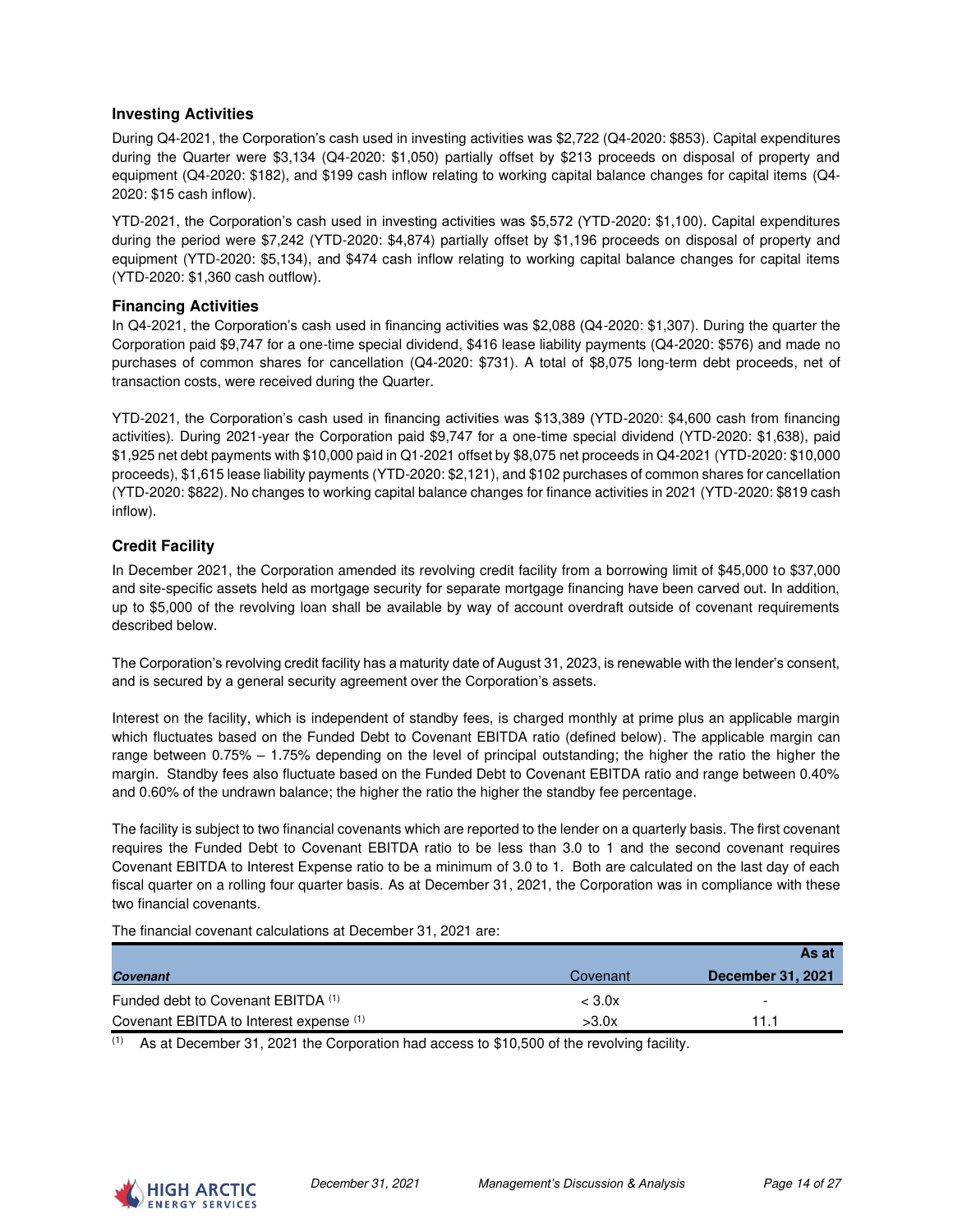Funded Debt to Covenant EBITDA is defined as the ratio of consolidated Funded Debt to the aggregate Covenant EBITDA for the trailing four quarters. Funded Debt is the amount of debt provided and outstanding at the date of the covenant calculation. Interest Expense excludes any impact related to lease liabilities. Covenant EBITDA for the purposes of calculating the covenants is defined as a trailing 12-month net income (loss) plus interest expense, current tax expense, deferred income tax expense (recovery), depreciation and amortization, share-based compensation expense, and non-cash inventory write-downs, less gains from foreign exchange and sale or purchase of assets and lease payments.

#### **Mortgage Financing**

|              | As at                    |
|--------------|--------------------------|
|              | <b>December 31, 2021</b> |
| Current      | \$296                    |
| Non-current  | 7,779                    |
| <b>Total</b> | \$8,075                  |

In December 2021, the Corporation entered into a mortgage arrangement with the Business Development Bank of Canada (BDC) for \$8,100, secured by lands and buildings owned and occupied by High Arctic within Alberta. The mortgage financing provides the Corporation with long term liquidity, and adds to existing cash balances. The mortgage has an initial term of 5 years with a fixed interest rate of 4.30% and an amortization period of 25 years with payments occurring monthly. The mortgage liability and associated financing costs are carved out of all revolving credit facility financial covenant calculations.

The Corporation capitalized \$25 in financing fees incurred to set up the loan and applied this to the long-term debt liability. Financing fees will be amortized over the expected life of the mortgage financing.

### **Commitments and Contingencies**

As part of the Corporation's contractual rig management and operations, the Corporation has been supplied an inventory of spare parts with a total value of \$7,244 at December 31, 2021 (December 31, 2020: \$7,275) by a customer for the Corporation's operations in PNG. The inventory is owned by this party and has not been recorded on the books of High Arctic. At the end of the contract, the Corporation must make a payment to the customer equivalent to any inventory shortfall and return the balance of inventory on hand.

# **Outstanding Share Data**

The Corporation's authorized share capital consists of an unlimited number of common shares and an unlimited number of preferred shares. Directors, officers and certain employees have been granted stock options and incentive shares and units under the Corporation's approved equity compensation plans.

|                                              |               | <b>Year ended</b>        | Year ended        |           |  |
|----------------------------------------------|---------------|--------------------------|-------------------|-----------|--|
|                                              |               | <b>December 31, 2021</b> | December 31, 2020 |           |  |
| <b>Common shares issued and outstanding:</b> | <b>Shares</b> | <b>Amount</b>            | <b>Shares</b>     | Amount    |  |
| Balance, beginning of year                   | 48,759,660    | \$169,220                | 49,623,432        | \$173,071 |  |
| Issuance of performance share units          | 52.289        | 751                      | 273,328           | 101       |  |
| Normal course issuer bid                     | (78, 804)     | (274)                    | (1,137,100)       | (3,952)   |  |
| Balance, end of year                         | 48,733,145    | \$169,697                | 48,759,660        | \$169,220 |  |

The common shares do not have a par value and all issued shares are fully paid.

On December 13, 2021, the Corporation received approval from the Toronto Stock Exchange to acquire for cancellation up to 2,420,531 common shares, representing approximately 10% of the Corporation's public float at the date of approval, under a Normal Course Issuer Bid ("NCIB"). The NCIB is valid for one year, commencing on December 15, 2021 and terminating on December 14, 2022. Pursuant to the NCIB no shares were purchase and cancelled in 2021 under this NCIB.

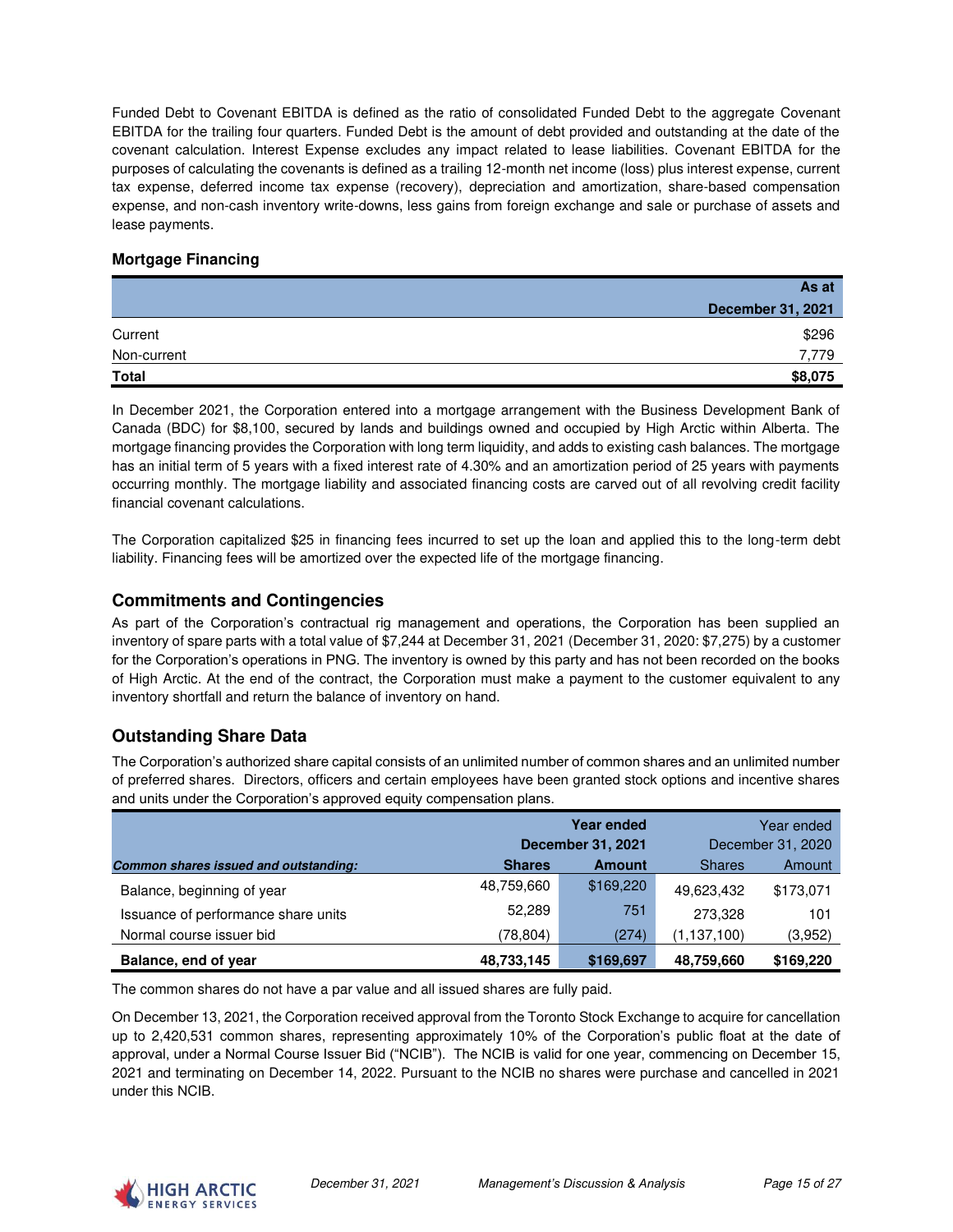The Corporation's previous NCIB commenced on December 11, 2020 and terminated on December 10, 2021. Pursuant to this previous NCIB, in total 78,804 common shares have been purchased and cancelled in 2021.

The Corporation's NCIB active during 2020 commenced on December 2, 2019 and terminated on December 1, 2020. Pursuant to this NCIB, in total 1,137,100 common shares were purchased and cancelled in 2020.

At December 31, 2021, 464,500 stock options were outstanding at an average exercise price of \$2.02 per share, as well as 740,558 units under the Corporation's Performance Share Unit Plan and 836,743 units under the Deferred Share Unit plan. To the date of this MD&A, no further stock options or units have been issued, except for Deferred Share Units granted in January 2022 settlement of Q4-2021 quarterly director fees pursuant to individual director election instead of cash.

No further common shares have been issued from December 31, 2021 to the date of this MD&A.

### **Quarterly Financial Review**

The following is a summary of selected consolidated financial information of the Corporation for the last eight completed quarters:

|                                                    | 2021           |         |                |                |                | 2020    |          |                |
|----------------------------------------------------|----------------|---------|----------------|----------------|----------------|---------|----------|----------------|
| (\$ thousands, except per<br>share)                | Q <sub>4</sub> | Q3      | Q <sub>2</sub> | Q <sub>1</sub> | Q <sub>4</sub> | Q3      | Q2       | Q <sub>1</sub> |
| Revenue                                            | 23,644         | 18,654  | 16,377         | 17,767         | 16,584         | 18,529  | 16,109   | 39,612         |
| Adjusted EBITDA (1)(2)                             | 1,836          | 1,412   | 796            | 874            | 1,154          | 3,476   | 1,147    | 2,752          |
| Net loss                                           | (4,608)        | (4,784) | (4,018)        | (5, 198)       | (11, 468)      | (6,079) | (6, 145) | (2, 165)       |
| Per share – basic and diluted                      | (0.10)         | (0.10)  | (0.08)         | (0.11)         | (0.23)         | (0.12)  | (0.13)   | (0.04)         |
| Cash provided by (used in)<br>operating activities | (3, 472)       | 737     | 2.023          | (1,085)        | 2,389          | 1,192   | 7,678    | 8,893          |
| Funds provided by operations (1)                   | 1.390          | 1.077   | 640            | 590            | 859            | 2,357   | 871      | 2,233          |

See "Non-IFRS Measures" on page 22

(2) Adjusted net loss includes the impact of wages subsidies (CEWS) and rent subsidies recorded during 2020 and 2021

Revenue rose in Q4-2021 relative to Q3-2021 due to rig movement services of personnel and equipment in PNG. Drilling in PNG was paused since Q2-2020 due to the impact of Covid-19 in the region. Revenues from Canada rose slightly due to higher per hour pricing. Due to the global economic downturn in the prior year, management undertook a restructuring process to control costs to address the reduction to revenues and operating cash flows. During the early period of the pandemic the Corporation's activity and pricing had been significantly impacted by the global supply and demand imbalance of oil and natural gas. During 2021, as pandemic restrictions eased in many locations, oil and gas prices rebounded, and High Arctic's customer pricing has begun to recover. High Arctic's outlook is encouraged by the recovery, and management anticipates improved activity in PNG looking forward to 2022. Management also expects a recovery in Canada, hindered by industrywide labour shortages.

Seasonal conditions impact the Corporation's Canadian operations whereby frozen ground during the winter months tends to provide an optimal environment for drilling and many well servicing activities and consequently first quarter activity is typically the strongest. As warm weather returns in the spring, the winter's frost comes out of the ground rendering many secondary roads incapable of supporting the weight of heavy equipment until they have thoroughly dried out. This period is generally referred to as spring break-up.

Road bans, which are generally imposed in the spring, restrict the transportation of heavy equipment onto customer locations thus reducing demand for services in Canadian operations. Therefore, the second quarter is generally the weakest quarter of the year for the Corporation's operations in Canada.

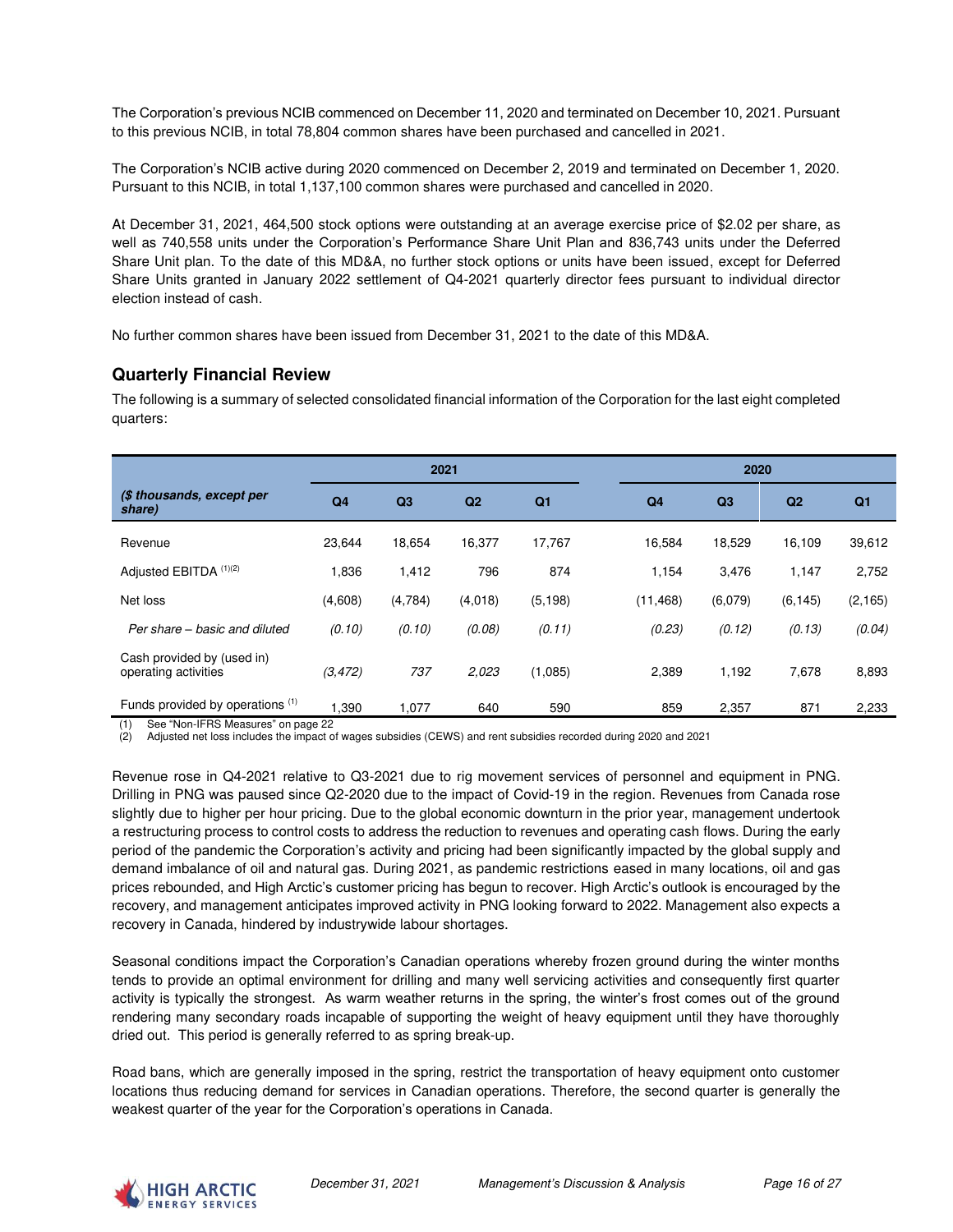#### **Industry Indicators and Market Trends in PNG**

The following table provides information for the last eight quarters to assist with the understanding of the PNG oilfield services industry and the effect that commodity prices have on industry activity levels. In addition, the Corporation's international financial results are impacted by fluctuations in the USD to CAD exchange rate.

|                                       | 2021           |       |      | 2020           |      |                |                |                |
|---------------------------------------|----------------|-------|------|----------------|------|----------------|----------------|----------------|
| ( \$)                                 | Q <sub>4</sub> | Q3    | Q2   | Q <sub>1</sub> | Q4   | Q <sub>3</sub> | Q <sub>2</sub> | Q <sub>1</sub> |
| Oil and natural gas prices            |                |       |      |                |      |                |                |                |
| (Averages for the quarterly periods): |                |       |      |                |      |                |                |                |
| Brent Crude Oil (USD \$/bbl) (1)      | 80             | 73    | 69   | 61             | 45   | 43             | 33             | 51             |
| Japan LNG (USD \$/mmbtu) (2)          | 13.47          | 11.68 | 8.75 | 9.60           | 6.65 | 6.82           | 10.07          | 9.91           |
| USD/CAD average exchange rate (3)     | 1.26           | 1.26  | 1.23 | 1.27           | 1.30 | 1.33           | 1.38           | 1.34           |

(1) Source: Sproule

(2) Source: YCharts

(3) Bank of Canada

The Corporation's PNG activity has historically been based on longer term, USD denominated contracts and therefore is less affected over the short-term volatility in oil and gas prices. The USD/CAD exchange rate remained essentially flat in Q4-2021 which has had a marginally negatively impact on the Corporation's financial results.

Activity levels for the Corporation's major customers in PNG are less dependent on short term fluctuations in oil and gas prices and instead are based on medium and long-term decisions, particularly with their significant interest in large scale LNG projects both on-stream and in-development. Pricing for oil and natural gas production in PNG is generally tied to world prices such as Brent Crude and Japan LNG.

In Q4-2021, the Brent Crude Oil price average increased to USD \$80/bbl and continued to climb into Q1-2022. Japan LNG prices continued to climb in Q4-2021 with average prices breaching USD \$15/mmbtu and spot prices reaching over USD \$35/mmbtu in the quarter.

### **Industry Indicators and Market Trends in Canada**

The following table provides information for the last eight quarters to assist with the understanding of the Canadian oilfield services industry and the effect that commodity prices have on industry activity levels.

|                                                                                                                    |                |                 | 2021         |            |                | 2020            |                 |            |  |
|--------------------------------------------------------------------------------------------------------------------|----------------|-----------------|--------------|------------|----------------|-----------------|-----------------|------------|--|
|                                                                                                                    | Q <sub>4</sub> | $\overline{O3}$ | $\mathbf{Q}$ | <b>O1</b>  | Q <sub>4</sub> | $\overline{O3}$ | $\overline{O2}$ | Ο1         |  |
| Oil and natural gas prices                                                                                         |                |                 |              |            |                |                 |                 |            |  |
| $($$ Avg for the period):                                                                                          |                |                 |              |            |                |                 |                 |            |  |
| West Texas Intermediate ("WTI")<br>$(USD $/bb1)^{(1)}$<br>West Canada Select ("WCS") (CAD \$/bbl) <sup>(1)</sup>   | 77<br>79       | 71<br>72        | 66<br>67     | 58<br>57   | 39<br>36       | 41<br>42        | 28<br>22        | 46<br>34   |  |
| Canadian Light Sweet Oil ("CLS")<br>$(CAD $/bb1)$ <sup>(1)</sup><br>$AECO$ (CAD $\frac{5}{mm}$ btu) <sup>(1)</sup> | 92<br>4.74     | 84<br>3.75      | 76<br>3.07   | 69<br>3.13 | 45<br>2.65     | 49<br>2.27      | 31<br>2.00      | 52<br>2.03 |  |
| Other industry indicators:                                                                                         |                |                 |              |            |                |                 |                 |            |  |
| Total wells drilled in W. Canada <sup><math>(2)(3)</math></sup>                                                    | XX             | 1.417           | 654          | 1,178      | 719            | 361             | 746             | 1,179      |  |
| Avg service rig utilization rates $(2)$<br>Avg drilling rig utilization rates $(2)$                                | 42%<br>41%     | 38%<br>39%      | 29%<br>24%   | 39%<br>27% | 31%<br>16%     | 22%<br>$9\%$    | 10%<br>$4\%$    | 38%<br>35% |  |

(1) Source: Sproule Source: wells drilled PSAC; Utilization rates CAODC

(3) PSAC stopped providing market information for total well drilled in Q4 2021.

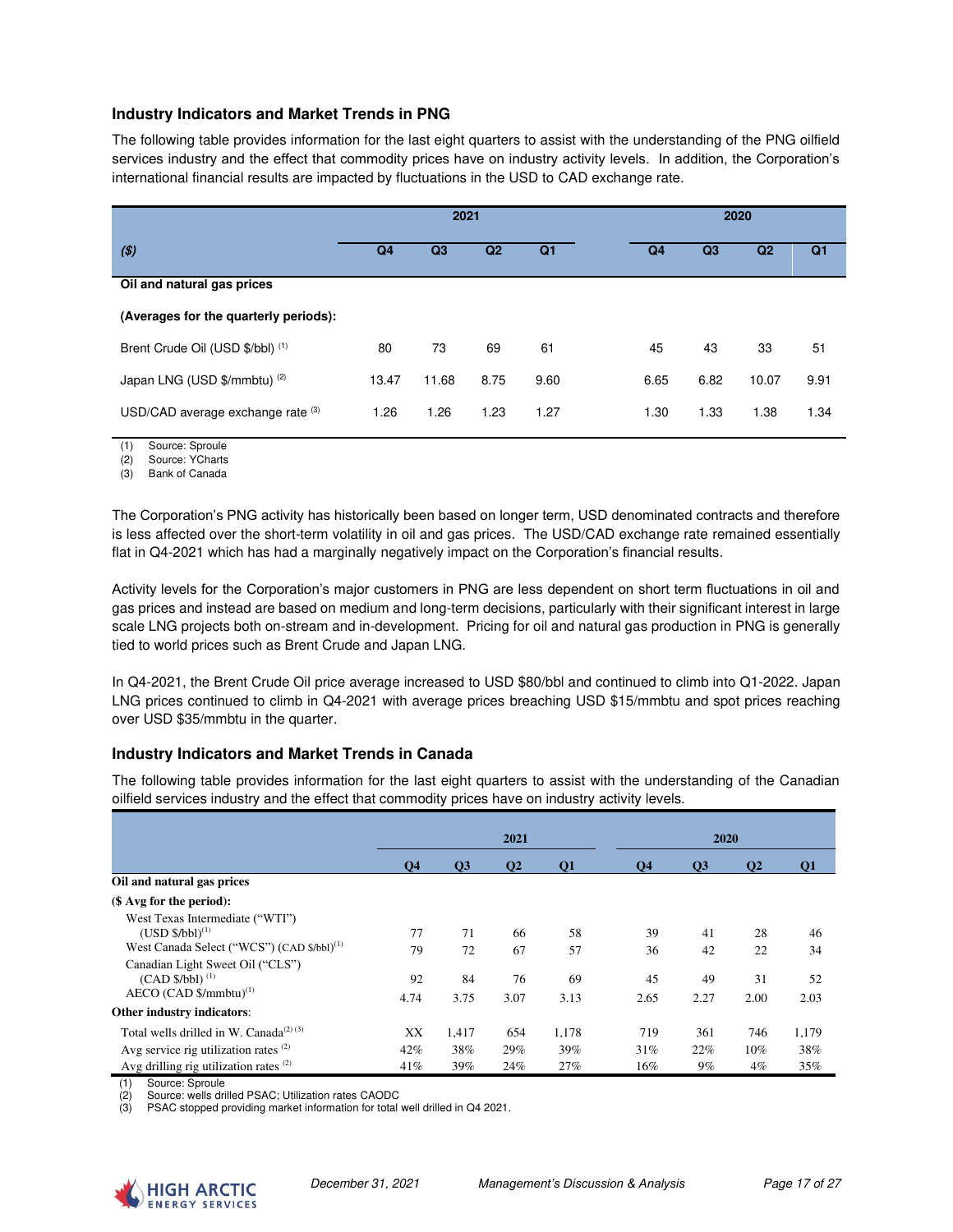In Q4-2021, WTI, WCS and CLS average prices continued to increase, with average oil prices increasing every quarter in 2021. This contrasts with historically low oil prices in Q2-2020 due to rapidly disjointed supply and demand imbalances for oil from Covid-19. In July 2021, OPEC+, including Russia, agreed to modestly increase crude oil production by 400,000 barrels per day each month until previous production cuts in 2020 are fully reversed, which would occur by the third quarter of 2022. Assuming these OPEC+ planned increases remain in place coupled with expected lowering of Covid-19 restrictions, tightening supply and demand for oil and gas is expected to continue.

In Canada since 2015 the lack of take away pipeline capacity prior to the Covid-19 pandemic, and lower exploration and production company investment confidence, continues to collectively curtail activity relative to historical industry activity levels. Q4-2021 average industry rig utilization rates have improved since Q2-2020 and returned to prepandemic levels. With the policies of governments in the US and Canada combined with continued pipeline constraints in Canada the future of the oil and gas industry continues to face headwinds particularly as it relates to Canada as evidenced by the cancelation of the permit allowing the Keystone XL pipeline to cross the border from Canada into the US by the Biden administration in January 2021, and the attempts to shut down Enbridge Line 5 in Michigan, US. In November 2021, countries worldwide met in Glasgow as part of the COP 26 global climate summit to discuss the impacts of climate change with the goal to limit temperature rise to 1.5 degrees Celsius. A declaration was signed at the summit by 30 countries and development banks for calls to halt public subsidies for unabated fossil fuel energy. Despite these headwinds, demand for oil and gas remains, resulting in higher prices and a positive outlook in the short to medium term for the industry.

That said, certain large infrastructure pipeline projects are in progress and positive for the oil and gas industry in Canada. The Enbridge Line 3 Replacement Project to the U.S. entered service October 1, 2021. The LNG Canada pipeline project in the province of British Columbia is under construction and upon completion will provide long awaited tidewater access to Asian markets. The Trans Mountain Expansion Project is under construction in Alberta and British Columbia and like LNG Canada will provide long awaited access to Asian markets for oil production.

# **Financial Risk Management**

#### **Financial and other risks**

The Corporation is exposed to financial risks arising from its financial assets and liabilities. This includes the risk associated with the developments relating to Covid-19. Pandemic and/or endemic risk is the risk that operations and/or administration are forced to run at less than full capacity due to an absence or reduction of members of the workforce, either through forced closures by government both within countries and across national borders, by internally imposed rotational schedules and/or quarantine or illness of the workforce. Further, cyber-security risks increase as employees work from home. Such restrictions could significantly impact the ability for the Corporation to operate, and therefore impact financial results.

### **Market and other related risk**

Market risk is the risk that the fair value or future cash flows of financial assets or liabilities will fluctuate due to movements in market rates of:

#### **a) Interest rate risk**

Interest rate risk is the risk that the value of a financial instrument will fluctuate as a result of changes in market interest rates. The Corporation is exposed to interest rate risk as long-term debt includes a floating rate credit facility and fluctuates in response to changes in the prime interest rates. Long-term debt also includes mortgage financing with a fixed rate term subject to renewal interest rate changes. The Corporation had no risk management contracts that would be affected by interest rates in place on December 31, 2021.

#### **b) Commodity price risk**

Commodity price risk is the risk that the Corporation's future cash flows will fluctuate due to changes in demand for High Arctic's services, where almost all the Corporation's customers are oil and gas producers. High Arctic's customer's activity and strategic decisions are impacted by the fluctuations of oil and gas pricing.

These prices are sensitive to not only the relationship between the Canadian and US dollar, but more importantly local, regional and world economic events. This includes implications from declining oil demand and over supply, climate change driven transitions to lower emission energy sources, geopolitical events impacting security of supply,

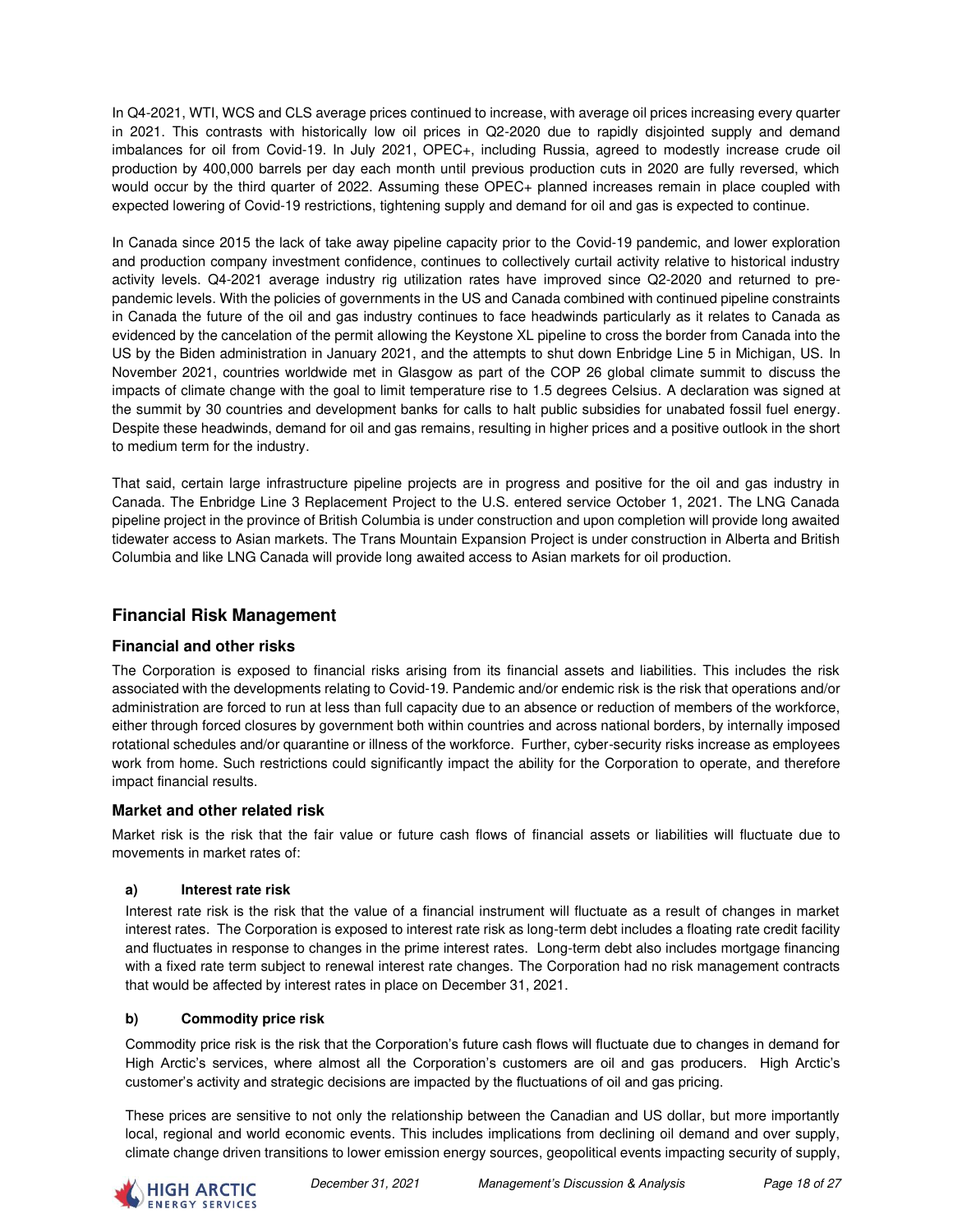the current Covid-19 pandemic which creates a scenario of both downward and fluctuating price pressure as well as the implications of changes to government and government policy including the policy directions that will be taken by the current US President and ongoing negotiations in PNG to build LNG expansion with industry.

While the Corporation recognizes it will be impacted by these risks, the Corporation also strongly believes that there is a significant role for the energy services industry in the current, transitionary, and future phases of energy industry changes.

The Corporation had no risk management contracts that would be affected by commodity prices in place at December 31, 2021.

#### **Foreign currency risk and PNG foreign currency restrictions**

Foreign currency risk is the risk that a variation in the exchange rate between Canadian and foreign currencies will affect the Corporation's results. The Corporation has exposure to US dollar ("**USD**") fluctuations and other currencies such as the PNG Kina ("**PGK**") through its international operations. As a result, the Corporation is exposed to foreign exchange gains and losses through the settlement of foreign currency denominated transactions, which is recorded in net earnings (loss), as well as the conversion of the Corporation's subsidiaries with functional currencies other than CAD, into CAD for financial reporting presentation purposes, which is recorded as part of other comprehensive income (loss) within shareholders' equity.

The majority of the Corporation's international revenue and expenses are effectively transacted in USD and the Corporation does not actively engage in foreign currency hedging. For the three months and year ended December 31, 2021, a \$0.10 cent change in the exchange rate of the Canadian dollar relative to the USD would have resulted in a change to the net loss amounting to \$43 and \$560, respectively (December 31, 2020: \$299 and \$630, respectively).

The average CAD to USD exchange rate for the Quarter was 1.26 compared to 1.30 during Q4-2020. As at December 30, 2021, the CAD to USD exchange rate was 1.26 versus 1.27 as at December 31, 2020.

The impact of exchange rates for the Quarter resulted collectively in a \$244 foreign exchange loss (Q4-2020 - \$238) being recorded in the statements of earnings (loss) on various foreign currency denominated transactions and on the translation of foreign denominated monetary assets and liabilities. Similarly, during YTD-2021, \$197 in foreign exchange losses were recorded (YTD-2020 - \$159).

The Corporation's ability to repatriate funds from PNG is controlled by the PNG government through their central bank. There are currently several monetary and currency exchange control measures in PNG that can impact the ability to repatriate funds, as well as establish requirements to transact in the PGK.

As at December 31, 2021, USD \$384 (December 31, 2020 – USD \$894) was on deposit with a large international bank in PNG. The Bank of PNG ("**BPNG**") has provided approval for High Arctic to maintain a USD bank account in accordance with the BPNG currency regulations.

The Corporation has historically received approval from the BPNG for most of its drilling services contracts with its key customers in PNG to be denominated and settled in USD. However, if such approval is withdrawn in the future, or new contracts do not receive BPNG approval, funds may be converted into PGK and the Corporation would be required to access the foreign currency market in PNG to meet its foreign currency obligations, thus exposing the Corporation to greater foreign exchange exposure for the PGK.

The BPNG currency regulations also limit the amount of foreign currency that companies can maintain to meet their forecasted three-month cash flow requirements, with excess funds required to be held in PGK. While no significant issues have been experienced to date, there is no guarantee such restrictions will not exist or will not impact the Corporation's ability to transact or repatriate funds.

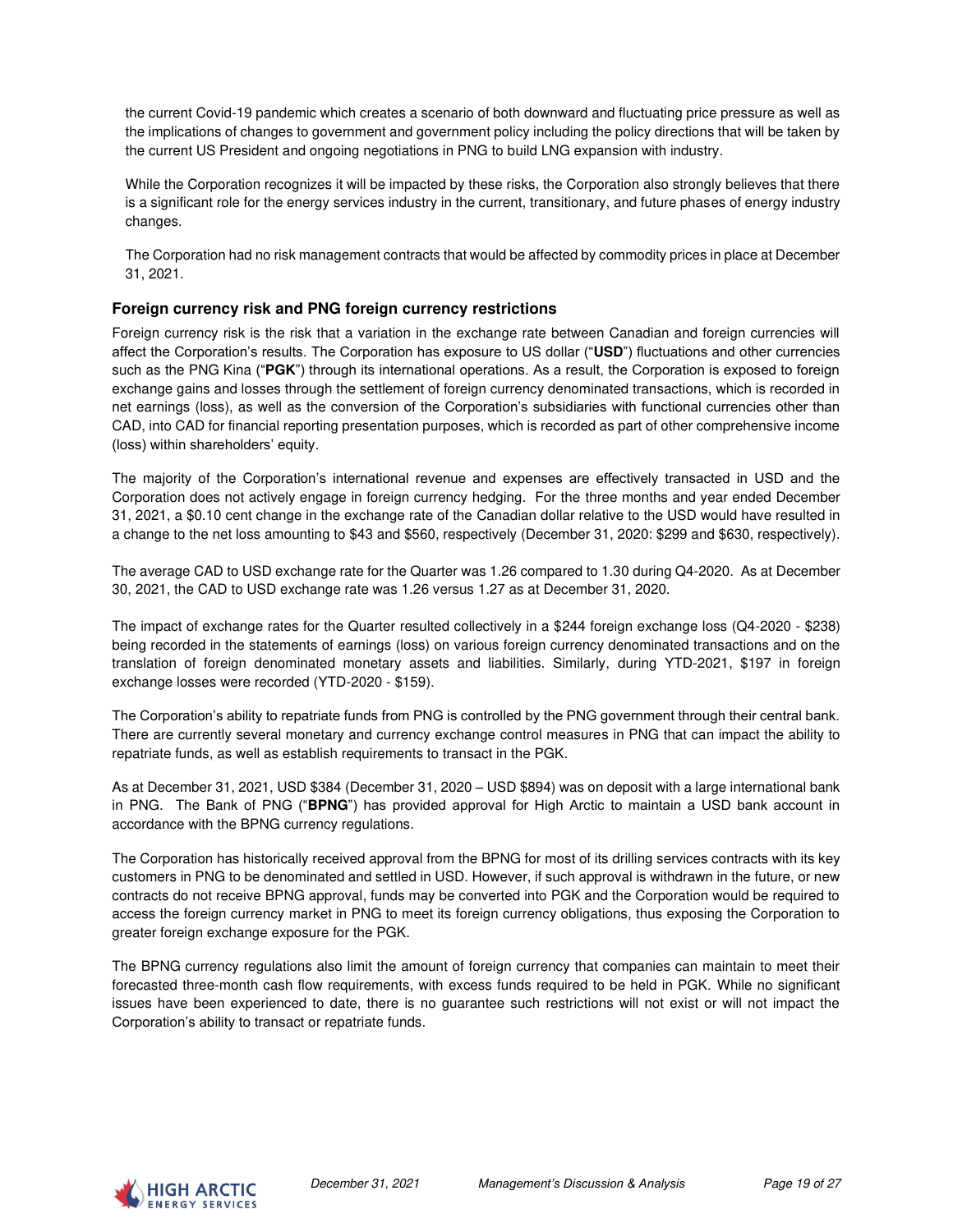| The Corporation's financial instruments have the<br>following foreign exchange exposure at December<br>31, 2021: Balances shown in thousands of foreign<br>currencies | USD <sup>(1)</sup> | P G K <sup>(2)</sup> | Australian<br><b>Dollars</b><br>$"AUD"$ $(3)$ |
|-----------------------------------------------------------------------------------------------------------------------------------------------------------------------|--------------------|----------------------|-----------------------------------------------|
| Cash                                                                                                                                                                  | 2.315              | 1.280                | 153                                           |
| Accounts receivable                                                                                                                                                   | 1.494              | 21.190               | 3                                             |
| Accounts payable and accrued liabilities                                                                                                                              | (1,545)            | (14,202)             | (1,039)                                       |
| Total - Foreign Currency Balance                                                                                                                                      | 2.264              | 8.268                | (883)                                         |

(1) As at December 31, 2021, one USD was equivalent to 1.2678CAD.

As at December 31, 2021, one PGK was equivalent to 0.3586 CAD.

(3) As at December 31, 2021, one AUD was equivalent to 0.9205 CAD.

#### **Credit risk, customers and economic dependence**

Credit risk is the risk of a financial loss occurring as a result of a default by a counter party on its obligation to the Corporation. The Corporation's financial instruments that are exposed to credit risk consist primarily of accounts receivable and cash balances held in banks. The Corporation mitigates credit risk by regularly monitoring its accounts receivable position and depositing cash in properly capitalized banks. The Corporation also institutes credit reviews prior to commencement of contractual arrangements.

The Corporation's accounts receivable is predominantly with customers who explore for and develop petroleum reserves and are subject to industry credit risk consistent with the industry. The Corporation assesses the credit worthiness of its customers on an ongoing basis and monitors the amount and age of balances outstanding.

In providing for expected credit losses ("ECL"), the Corporation uses the historical default rates within the industry between investment grade and non-investment grade customers as well as forward looking information to determine the appropriate loss allowance provision.

The net carrying amount of accounts receivable represents the estimated maximum credit exposure on the accounts receivable balance. The Corporation has a wide range of customers comprised of small independent, intermediate, and large multinational oil and gas producers. Notwithstanding its large customer base, the Corporation provides services to two large multinational/regional customers who individually accounted for greater than 10% of its consolidated revenues during the year ended December 31, 2021 with sales of \$24,611, (December 31, 2020 – two customers totaling \$40,553).

As at December 31, 2021, these two customers represented a total of \$2,737 or 13% of outstanding accounts receivable (December 31, 2020 - two customers represented a total of \$2,158 or 17% of outstanding accounts receivable).

For the three-months period ended December 31, 2021, the Corporation provided services to two large multinational/ regional customer who individually accounted for greater than 10% of its consolidated revenues in the period with total sales of \$8,676 (2020: two customers totaling \$6,470). The aging of the Corporation's accounts receivable is as follows:

| (\$ thousands)         |    | As at December 31, 2021 |    | As at December 31, 2020 |
|------------------------|----|-------------------------|----|-------------------------|
| Less than 31 days      | \$ |                         | \$ | 8,045                   |
| 31 to 60 days          |    | 6,415                   |    | 3,131                   |
| 61 to 90 days          |    | 2,522                   |    | 1,208                   |
| Greater than 90 days   |    | 675                     |    | 1,272                   |
| Expected credit losses |    | (701)                   |    | (770)                   |
| Total                  | S  | 20.714                  | S  | 12,886                  |

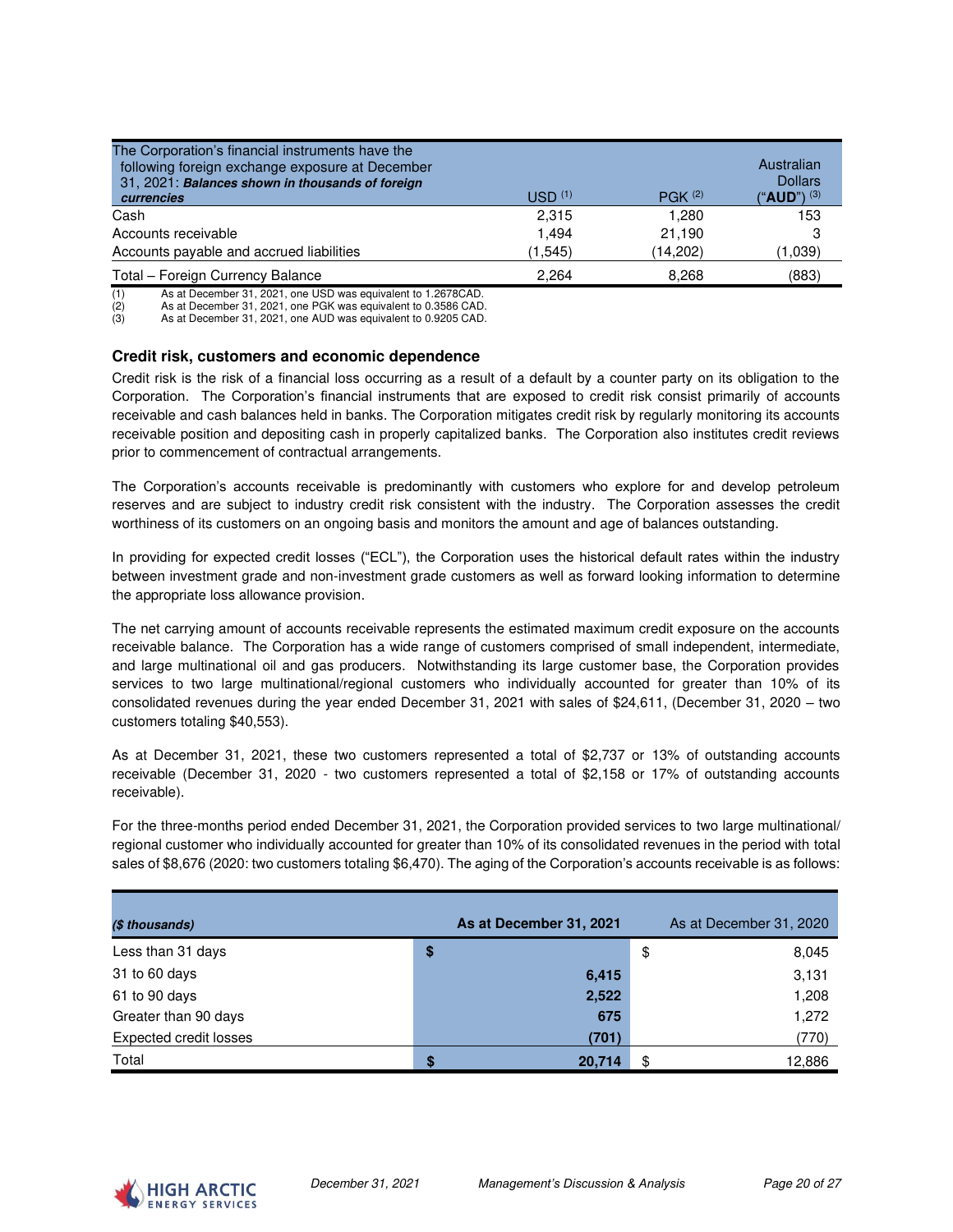### **Liquidity Risk**

Liquidity risk is the risk that the Corporation will not be able to meet its financial obligations as they fall due. The Corporation's approach to managing liquidity is to ensure, as far as possible, that it will always have sufficient liquidity to meet its liabilities when due.

Liquidity risk is currently being impacted by uncertainty within capital markets given the Covid-19 pandemic on global economies, economic recession possibilities, geopolitical events, contraction of available capital and reliance on continued fiscal stimulus by governments around the world.

The Corporation's processes for managing liquidity risk include preparing and monitoring capital and operating budgets, working capital management, coordinating and authorizing project expenditures, authorization of contractual agreements, managing compliance to debt finance agreements, and remaining attentive to the relationship with High Arctic's lender. The Corporation seeks to manage its financing based on the results of these processes.

Further, the Corporation currently has up to \$37,000 in remaining availability under its credit facility, subject to the bank stipulated margin requirement, to enable execution of strategic direction, see "Credit Facility" section of this MD&A for calculation of the credit facility ratio requirements.

### **Critical Accounting Judgements and Estimates**

Information on the Corporation's critical accounting judgements and estimates can be found in Note 2 Basis of Presentation - Critical Accounting Judgements and Estimates in the annual audited consolidated financial statements for the year ended December 31, 2021.

Impacts of the Covid-19 pandemic described in "Global Developments and High Arctic's Strategic Objectives" section of this MD&A, as well as emissions, carbon and other regulations impacting climate and climate related matters are constantly evolving. With respect to Environmental Social Governance (ESG) and climate reporting, the International Sustainability Standards Board has issued a IFRS Sustainability Disclosure Standard with the aim to develop sustainability disclosure standards that are globally consistent, comparable and reliable. In addition, the Canadian Securities Administrators have issued a proposed national instrument 51-107 Disclosure of Climate-related Matters. The cost to comply with these standards, and others that may be developed, has not yet been quantified.

There remains significant uncertainty around the expected policies to be enforced by large governmental bodies in regard to oil and gas production. While the recovery trend is encouraging and a continuing focus on supply balance for oil and gas producers is warranted, there are significant headwinds surrounding policies to meet climate change emission targets.

These political and pandemic developments impact High Arctic as the Corporation pursues its strategy and allocates resources to support its principal markets in Canada driven by customers' oil and natural gas production and in PNG where its customers are restarting drilling operations, and new LNG supply is being contemplated. In addition, the global focus to address climate change has created a rotation of investment capital away from the oil and gas industry in certain markets with the potential to increase High Arctic's cost of capital and reduce access to growth funding. The direct and indirect costs of climate change relating to High Arctic and its customers is uncertain. Climate change may have an adverse impact on High Arctic and its customers, and creates uncertainty surrounding the estimated useful life and impairment of property and equipment.

At December 31, 2021, High Arctic determined that no indicators of impairment existed within the Corporation's CGUs.

# **Disclosure Controls and Procedures ("DC&P") and Internal Controls over Financial Reporting ("ICFR")**

As at December 31, 2021, an evaluation of the effectiveness of High Arctic's DC&P as defined under the rules adopted by the Canadian securities regulatory authorities was carried out under the supervision and with the participation of management, including the Chief Executive Officer ("**CEO**") and the Chief Financial Officer ("**CFO**"). Based on this evaluation, the CEO and CFO concluded that as at December 31, 2021, the design and operation of the Corporation's DC&P was effective.

ICFR is a process designed by or under the supervision of management and effected by the Board, management and other personnel to provide reasonable assurance regarding the reliability of financial reporting and preparation of consolidated financial statements for external purposes in accordance with IFRS. Management is responsible for

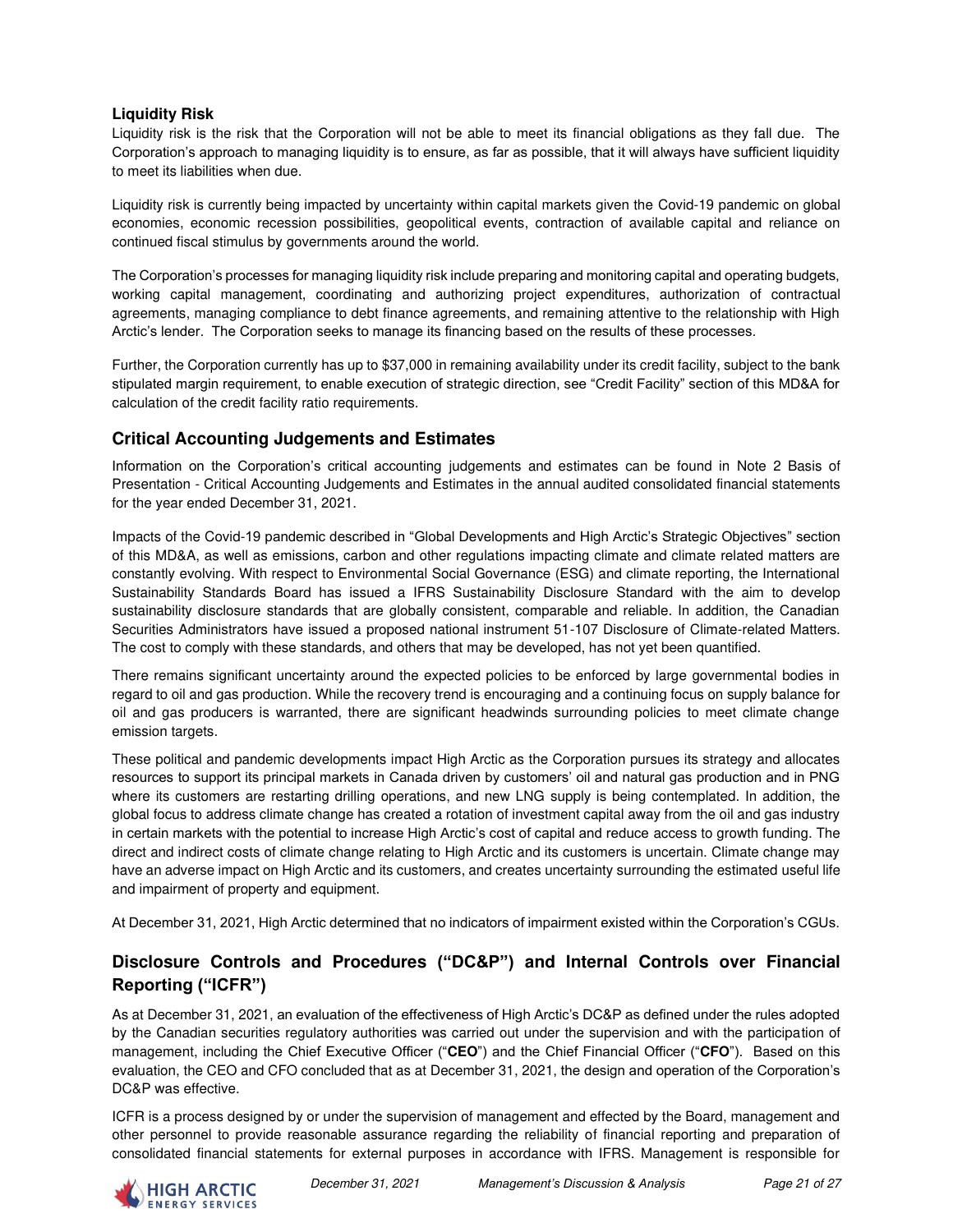establishing and maintaining adequate ICFR, which no matter how well designed, has inherent limitations and can provide only reasonably assurance with respect to the preparation and fair presentation of published financial statements. Under the supervision and with the participation of the CEO and CFO, management conducted an evaluation of the effectiveness of its ICFR as at December 31, 2021.

Based on this evaluation, the CEO and CFO concluded that as at December 31, 2021, High Arctic's ICFR was effective. The Internal Control – Integrated Framework (2013) as issued by the Committee of Sponsoring Organizations of the Treadway Commission was utilized for this purpose. As at December 31, 2021 there was no change in our ICFR that materially affected or is reasonably likely to materially affect our ICFR.

# **Business Risks and Uncertainties**

In addition to the financial risks discussed above under "Financial Risk Management", below under "Forward Looking Statements" and elsewhere in this MD&A, High Arctic is exposed to a number of business risks and uncertainties that could have a material impact on the Corporation. Readers of the Corporation's MD&A should carefully consider the risks described under the heading "Risk Factors" in the Corporation's December 31, 2021 AIF, which are specifically incorporated by reference herein. The AIF is available on SEDAR at [www.sedar.com,](http://www.sedar.com/) copies of which can be obtained on request, from the Corporation.

### **Non-IFRS Measures**

This MD&A contains references to certain financial measures that do not have a standardized meaning prescribed by IFRS and may not be comparable to the same or similar measures used by other companies. High Arctic uses these financial measures to assess performance and believes these measures provide useful supplemental information to shareholders and investors.

These financial measures are computed on a consistent basis for each reporting period and include the following:

#### **Earnings before interest, taxes, depreciation and amortization ("EBITDA")**

EBITDA is a non-GAAP financial measure that does not have a standardized meaning under IFRS and therefore may not be comparable to similar measures presented by other entities. EBITDA is defined as net loss adjusted for income taxes, interest and finance expense, and depreciation. Management believes that, in addition to net loss reported in the consolidated statements of loss and comprehensive loss, EBITDA is a useful supplemental measure of the Corporation's performance prior to consideration of how operations are financed or how results are taxed or how depreciation and amortization affects results. EBITDA is not intended to represent or be construed as an alternative to net earnings (loss) calculated in accordance with IFRS. Note that EBITDA is inclusive of government wage subsidies and rental subsidies recorded. Refer to table in Adjusted EBITDA below that provides a reconciliation of net earnings (loss), as disclosed in the consolidated statements of loss and comprehensive loss, to EBITDA.

#### **Covenant EBITDA for purposes of long-term debt covenants**

Covenant EBITDA, as defined in High Arctic's revolving loan facility agreement, is used in determining the Corporation's compliance with its covenants. Covenant EBITDA is defined as the trailing 12-month net income (loss) plus interest expense, current tax expense, depreciation, amortization, deferred income tax expense (recovery), share based compensation expense, foreign exchange loss, and non-cash inventory write-downs, less lease liability payments, and gains from foreign exchange and sale or purchase of assets. Interest expense excludes any impact of IFRS 16. Note that Covenant EBITDA for purposes of long-term debt covenants is inclusive of CEWS and rental subsidies recorded.

### **Adjusted EBITDA**

Adjusted EBITDA is a non-GAAP financial measure that does not have a standardized meaning under IFRS and therefore may not be comparable to similar measures presented by other entities. Adjusted EBITDA is defined based on EBITDA (as defined above) prior to the effect of share-based compensation, gains or losses on sales or purchases of assets or investments, business acquisition costs, impairment charges, other costs related to consolidating facilities, excess of insurance proceeds over costs and foreign exchange gains or losses. Note that adjusted EBITDA is inclusive of CEWS, and rental subsidies recorded.

Management believes the addback for these items provides a more comparable measure of the Corporation's operational financial performance between periods. Adjusted EBITDA as presented is not intended to represent or be construed as an alternative to net earnings (loss) in accordance with IFRS.

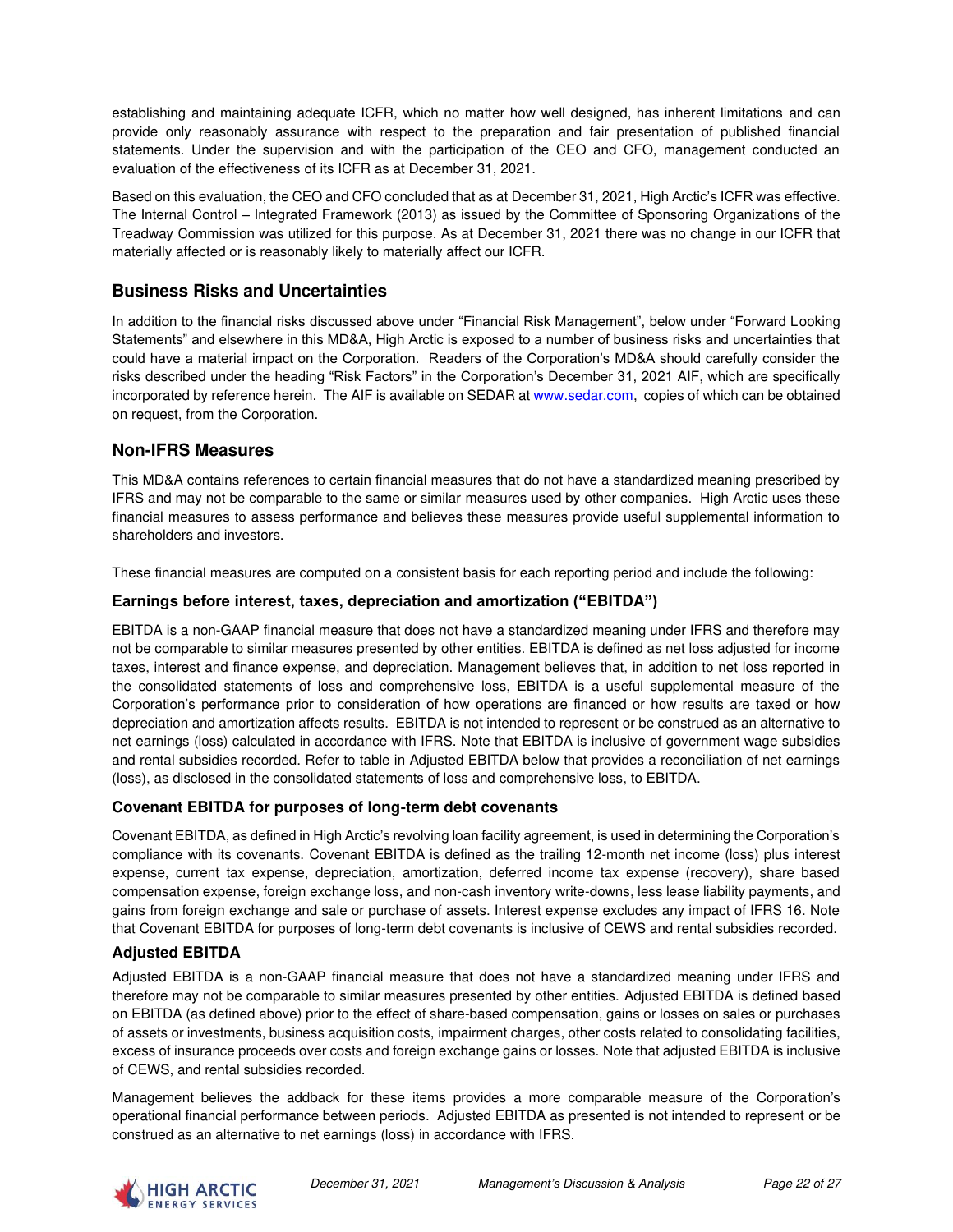The following table provides a quantitative reconciliation of consolidated net earnings (loss), as disclosed in the consolidated statements of loss and comprehensive loss, to EBITDA and Adjusted EBITDA for the three months and years ended December 31, 2021 and 2020:

|                                        | Three months ended<br>December 31 |            |            | Year ended<br>December 31 |  |  |
|----------------------------------------|-----------------------------------|------------|------------|---------------------------|--|--|
| (\$ thousands)                         | 2021                              | 2020       | 2021       | 2020                      |  |  |
| <b>Net loss</b>                        |                                   |            |            |                           |  |  |
| Add (deduct):                          | \$(4,608)                         | \$(11,468) | \$(18,607) | \$(25,985)                |  |  |
| Interest and finance expense           | 193                               | 300        | 706        | 1,110                     |  |  |
| Income taxes                           | (415)                             | (649)      | (1,309)    | (205)                     |  |  |
| Depreciation                           | 6,005                             | 12,461     | 23,639     | 35,484                    |  |  |
| <b>EBITDA</b>                          | \$1,175                           | \$644      | \$4,429    | \$10,404                  |  |  |
| Adjustments to EBITDA:                 |                                   |            |            |                           |  |  |
| Share-based compensation               | 413                               | 306        | 709        | 555                       |  |  |
| Gain on sale of property and equipment | 4                                 | (34)       | (417)      | (2,589)                   |  |  |
| Foreign exchange gain                  | 244                               | 238        | 197        | 159                       |  |  |
| <b>Adjusted EBITDA</b>                 | \$1,836                           | \$1,154    | \$4,918    | \$8,529                   |  |  |

### **Oilfield services operating margin**

Oilfield services operating margin is a non-GAAP financial measure that does not have a standardized meaning under IFRS and therefore may not be comparable to similar measures presented by other entities. Oilfield services operating margin is used by management to analyze overall operating performance. Management believes this non-GAAP financial measure provides useful information to investors and others in understating the Corporation's operating performance. Oilfield services operating margin is not intended to represent revenue, net earnings (loss), or other measures of financial performance calculated in accordance with IFRS. Oilfield services operating margin is calculated as revenue less oilfield services expense. Oilfield services operating margin as presented is not intended to represent or be construed as an alternative to revenue or net earnings (loss) in accordance with IFRS. The table disclosed in oilfield services operating margin % below provides a quantitative reconciliation of revenue, as disclosed in the consolidated statements of loss and comprehensive loss, to oilfield services operating margin and oilfield operating margin % for the three months and years ended December 31, 2021 and 2020:

### **Oilfield services operating margin %**

Oilfield services operating margin % is a non-GAAP measure in line with oilfield services operating margin discussed above. Oilfield services operating margin % is used by management to analyze overall operating performance. Oilfield services operating margin % is calculated as oilfield services operating margin divided by revenue.

|                                        | Three months ended<br>December 31 |          | Year ended<br>December 31 |          |  |
|----------------------------------------|-----------------------------------|----------|---------------------------|----------|--|
| (\$ thousands, unless otherwise noted) | 2021                              | 2020     | 2021                      | 2020     |  |
| Revenue                                | \$23,644                          | \$16,584 | \$76,442                  | \$90,834 |  |
| Less:                                  |                                   |          |                           |          |  |
| Oilfield services expense              | 18,944                            | 12,774   | 61,226                    | 69,523   |  |
|                                        |                                   |          |                           |          |  |
| Oilfield services operating margin     | \$4,700                           | \$3,810  | \$15,216                  | \$21,311 |  |
| Oilfield services operating margin %   | 19.9%                             | 23.0%    | 19.9%                     | 23.5%    |  |

The following table provides a quantitative calculation of oilfield services operating margin and %:

### **Operating loss**

Operating loss is a non-GAAP financial measure that does not have a standardized meaning under IFRS and therefore may not be comparable to similar measures presented by other entities. Operating loss is used by management to analyze overall operating performance. Management believes this non-GAAP financial measure provides useful information to investors and others in understating the Corporation's operating performance. Operating loss is not intended to represent revenue, net earnings (loss), or other measures of financial performance calculated in accordance

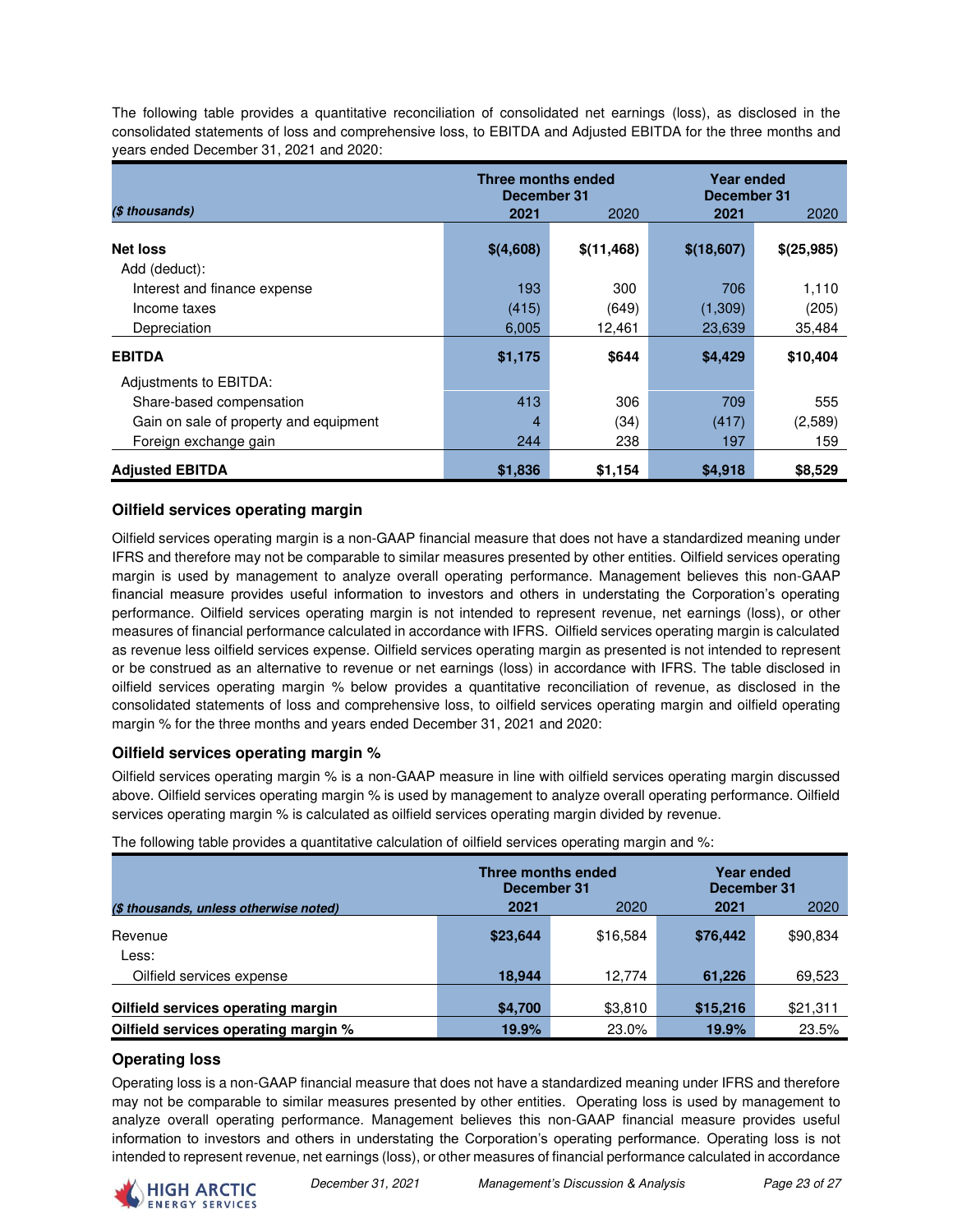with IFRS. Operating loss is calculated as revenue less oilfield services expense, general and administrative expense, depreciation, and share-based compensation. Operating loss as presented is not intended to represent or be construed as an alternative to revenue or net earnings (loss) or other measures of financial performance calculated in accordance with IFRS. The table disclosed below provides a quantitative reconciliation of revenue, as disclosed in the consolidated statements of loss and comprehensive loss, to operating loss for the three months and years ended December 31, 2021 and 2020:

|                                    | Three months ended<br>December 31 |             | <b>Year ended</b><br>December 31 |            |  |
|------------------------------------|-----------------------------------|-------------|----------------------------------|------------|--|
| (\$ thousands)                     | 2021                              | 2020        | 2021                             | 2020       |  |
| Revenue                            | \$23,644                          | \$16,584    | \$76,442                         | \$90,834   |  |
| Less:                              |                                   |             |                                  |            |  |
| Oilfield services expense          | 18,944                            | 12,774      | 61,226                           | 69,523     |  |
| General and administrative expense | 2,864                             | 2.656       | 10,298                           | 12,782     |  |
| Depreciation                       | 6,005                             | 12,461      | 23,639                           | 35,484     |  |
| Share-based compensation           | 413                               | 306         | 709                              | 555        |  |
| <b>Operating loss</b>              | \$(4,582)                         | \$(11, 613) | \$(19, 430)                      | \$(27,510) |  |

#### **Percentage of revenue**

Certain figures are stated as a percentage of revenue and are used by management to analyze individual components of expenses to evaluate the Corporation's performance from prior periods and to compare its performance to other companies.

### **Funds provided from operations**

Funds provided from operations is a non-GAAP financial measure that does not have a standardized meaning under IFRS and therefore may not be comparable to similar measures presented by other entities. Funds provided from operations is defined as net cash (used in) provided from operating activities adjusted for changes in non-cash working capital. Management believes that, in addition to net cash generated from operating activities as reported in the consolidated statements of cash flows, cash provided by operating activities before changes in non-cash working capital adjustments ("**funds provided from operations**") is a useful supplemental measure as it provides an indication of the funds generated by High Arctic's principal business activities prior to consideration of changes in items of working capital.

This measure is not intended to represent or be construed as an alternative to net cash generated from operating activities as calculated in accordance with IFRS.

The following tables provide a quantitative reconciliation of net cash (used in) generated from operating activities, as disclosed in the consolidated statements of cash flows, to funds provided from operations for the three months and years ended December 31, 2021 and 2020:

|                                                                                              | Three months ended<br>December 31 |         | Year ended<br>December 31 |          |
|----------------------------------------------------------------------------------------------|-----------------------------------|---------|---------------------------|----------|
| (\$ thousands)                                                                               | 2021                              | 2020    | 2021                      | 2020     |
| Net cash generated from operating activities<br>Less:<br>Changes in non-cash working capital | \$(3,472)                         | \$2,389 | \$(1,797)                 | \$20,152 |
| balances - operating                                                                         | (4, 862)                          | 1,530   | (5, 494)                  | 13,832   |
| <b>Funds provided from operations</b>                                                        | \$1,390                           | \$859   | \$3,697                   | \$6,320  |

### **Working capital**

Working capital is a non-GAAP financial measure that does not have a standardized meaning under IFRS and therefore may not be comparable to similar measures presented by other entities. Working capital is used by management as another measure to analyze the operating liquidity available to the Corporation. It is defined as current assets less current liabilities. Working capital ratio is defined as current assets dividend by current liabilities. This measure is not intended to represent or be construed as an alternative to current assets as calculated in accordance with IFRS.

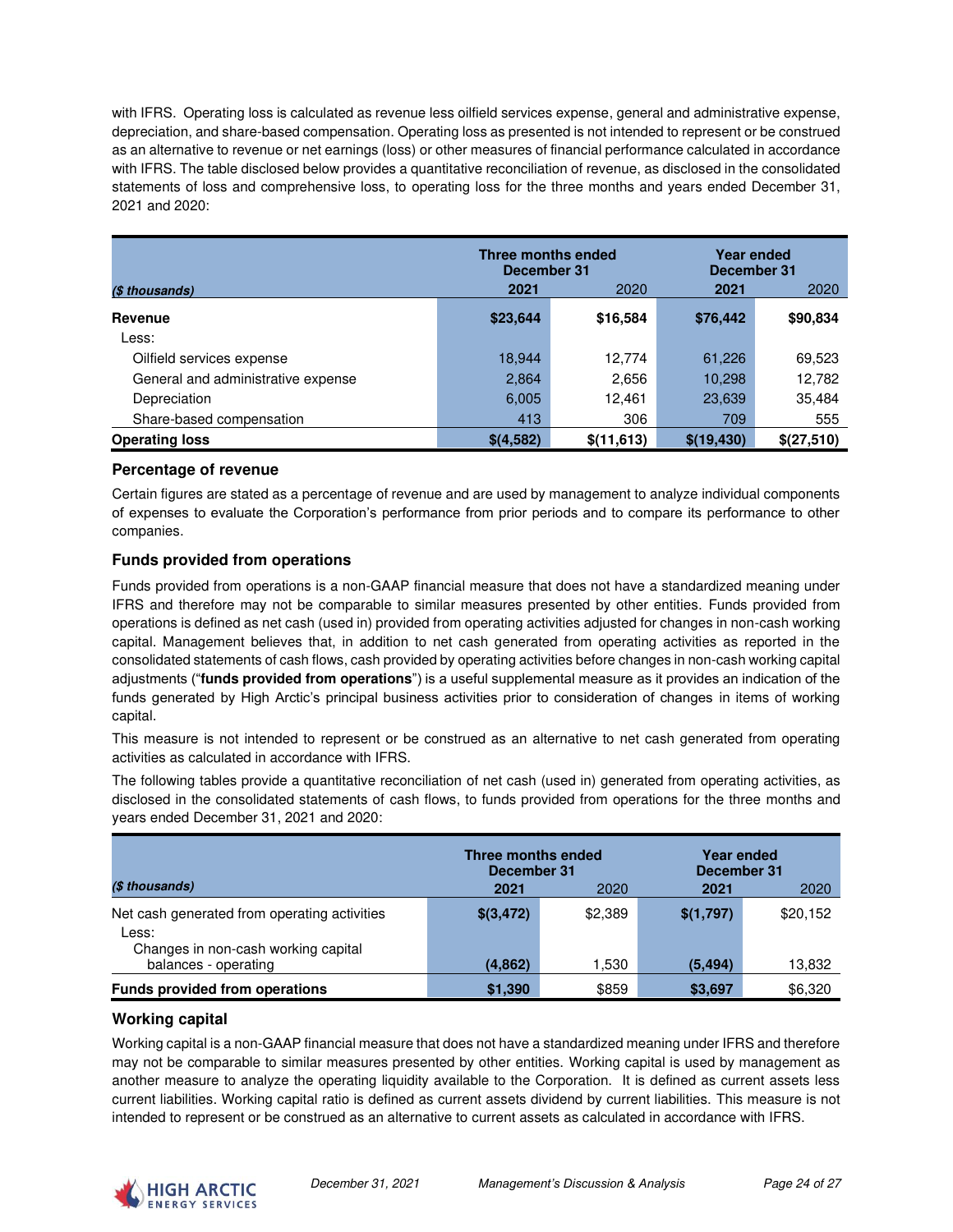The following tables provide a quantitative reconciliation of current assets, as disclosed in the consolidated statements of financial position, to working capital as at December 31, 2021 and 2020:

|                            | As at       |             |  |
|----------------------------|-------------|-------------|--|
|                            | December 31 | December 31 |  |
| (\$ thousands)             | 2021        | 2020        |  |
| Current assets             | \$45,132    | \$55,589    |  |
| Less:                      |             |             |  |
| <b>Current liabilities</b> | (15, 408)   | (11, 012)   |  |
| <b>Working capital</b>     | \$29,724    | \$44,577    |  |
| Working capital ratio      | 3.1:1       | 5.0:1       |  |

#### **Net cash**

Net cash is a non-GAAP financial measure that does not have a standardized meaning under IFRS and therefore may not be comparable to similar measures presented by other entities. Net cash is used by management to analyze the amount by which cash and cash equivalents (if applicable) exceed the total amount of long-term debt and bank indebtedness, or vice versa.

The amount, if any, is defined as cash and cash equivalents less total long-term debt.

The following tables provide a quantitative reconciliation of cash, as disclosed in the consolidated statements of financial position, to net cash as at December 31, 2021 and 2020:

|                  |             | As at       |  |
|------------------|-------------|-------------|--|
|                  | December 31 | December 31 |  |
| (\$ thousands)   | 2021        | 2020        |  |
| Cash             | \$12,037    | \$32,598    |  |
| Less:            |             |             |  |
| Long-term debt 1 | (8,075)     | (10,000)    |  |
| Net cash         | \$3,962     | \$22,598    |  |

<sup>1</sup> Long-term debt includes current portion of \$296 and non-current portion of \$7,779.

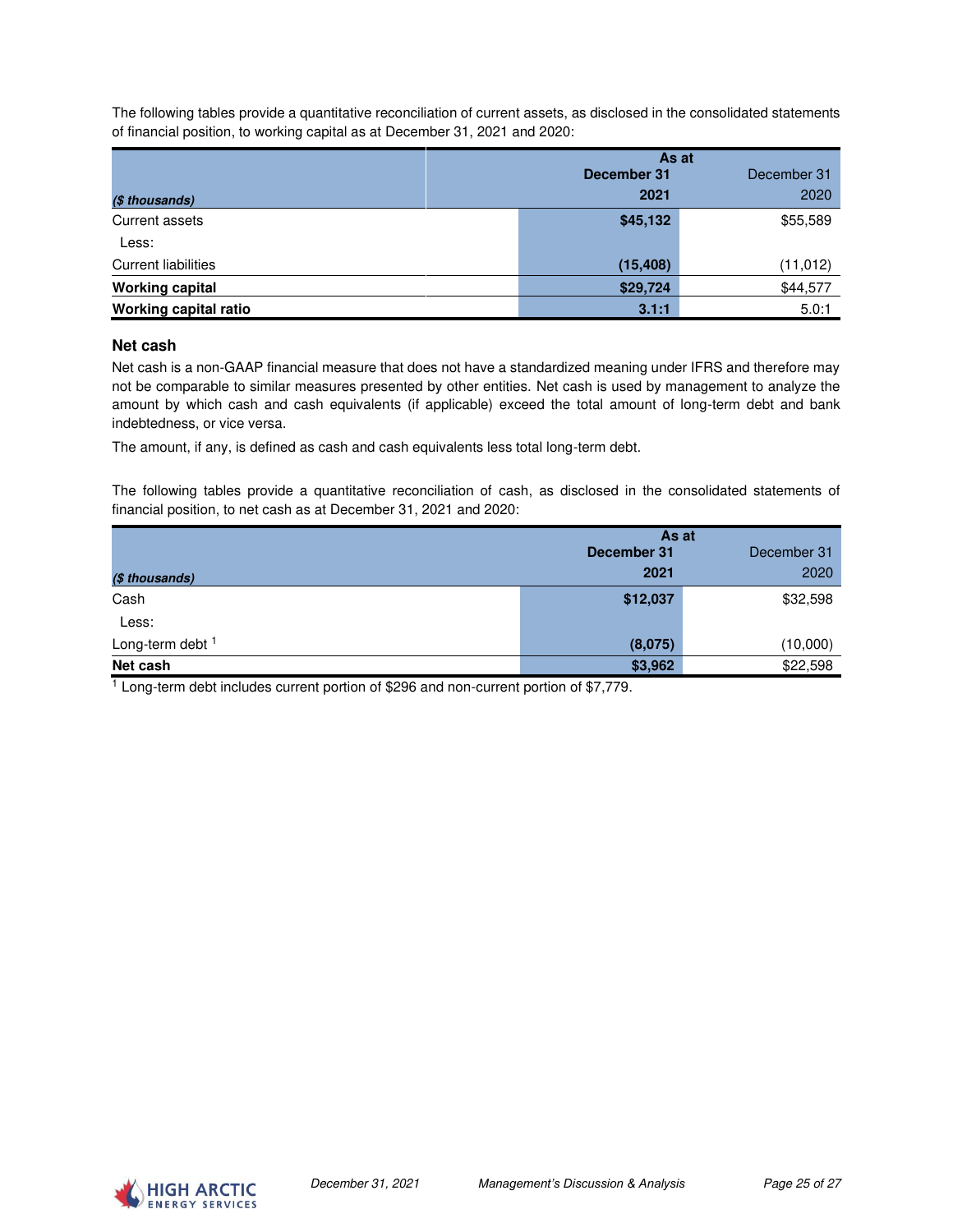# **Forward-Looking Statements**

This MD&A contains forward-looking statements. When used in this document, the words "may", "would", "could", "will", "intend", "plan", "anticipate", "believe", "seek", "propose", "estimate", "expect", and similar expressions are intended to identify forward-looking statements. Such statements reflect the Corporation's current views with respect to future events and are subject to certain risks, uncertainties and assumptions. Many factors could cause the Corporation's actual results, performance or achievements to vary from those described in this MD&A.

Should one or more of these risks or uncertainties materialize, or should assumptions underlying forward-looking statements prove incorrect, actual results may vary materially from those described in this MD&A as intended, planned, anticipated, believed, estimated or expected. Specific forward-looking statements in this MD&A include, among others, statements pertaining to the following: general economic and business conditions which will include, among other things, continued improvement in energy services outlook, impact of high commodity prices on demand for and market prices for the Corporation's services; continued impact of the Covid-19; ability to prioritize a strong balance sheet and liquidity position; activity increases in the medium and long-term in PNG; opportunities to invest and enhance shareholder value; improving and stabilizing economic environment, climate and weather predictions and their effect on energy demand; improving customer pricing trends; the Corporation's ability to maintain a USD bank account and conduct its business in USD in PNG; market fluctuations in interest rates, commodity prices, and foreign currency exchange rates; restrictions to repatriate funds held in PGK; customer activity to boost production; expectations regarding the Corporation's ability to raise capital and manage its debt obligations; estimated capital expenditure programs; projections of market prices and costs; expectations for improving customer demand in the near-term, factors upon which the Corporation will decide whether or not to undertake a specific course of operational action or expansion; the Corporation's ongoing relationship with major customers; treatment under governmental regulatory regimes and political uncertainty and civil unrest; a final Papua LNG investment decision; expectations for the speed and efficacy of distributions relating to Covid-19 vaccines; developments in Ukraine; and estimated credit risks and tax losses.

With respect to forward-looking statements contained in this MD&A, the Corporation has made assumptions regarding, among other things, its ability to: obtain equity and debt financing on satisfactory terms; market successfully to current and new customers; the general continuance of current or, where applicable, assumed industry conditions; activity and pricing; assumptions regarding commodity prices, in particular oil and gas; the Corporation's primary objectives, and the methods of achieving those objectives; obtain equipment from suppliers; construct property and equipment according to anticipated schedules and budgets; remain competitive in all of its operations; and attract and retain skilled employees.

The Corporation's actual results could differ materially from those anticipated in these forward-looking statements as a result of the risk factors set forth above and elsewhere in this MD&A, along with the risk factors set out in the most recent Annual Information Form filed on SEDAR at www.sedar.com.

The forward-looking statements contained in this MD&A are expressly qualified in their entirety by this cautionary statement. These statements are given only as of the date of this MD&A. The Corporation does not assume any obligation to update these forward-looking statements to reflect new information, subsequent events or otherwise, except as required by law.